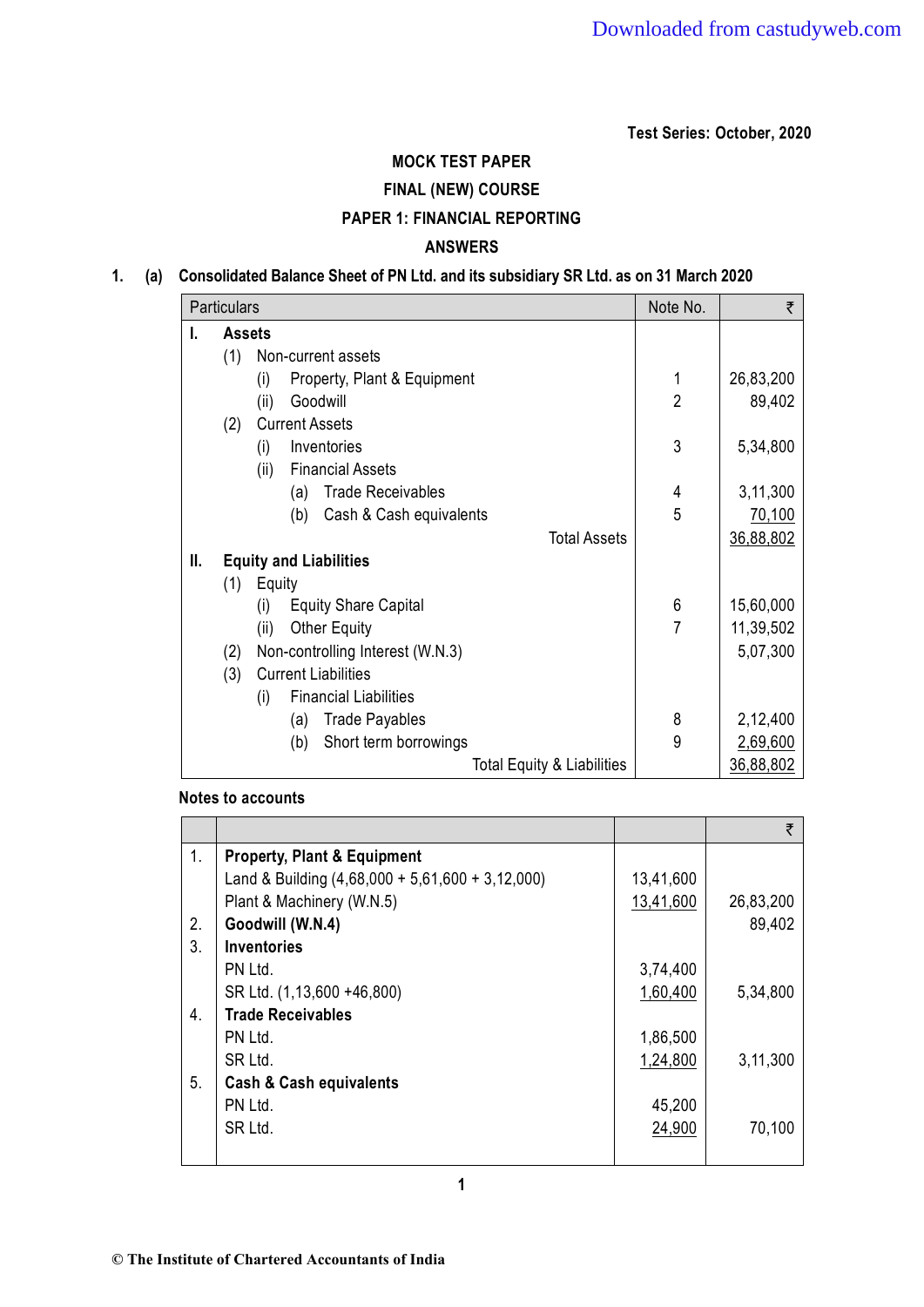| 8. | <b>Trade Payables</b>     |          |          |
|----|---------------------------|----------|----------|
|    |                           |          |          |
|    | PN Ltd.                   | 1,46,900 |          |
|    | SR Ltd. (34,300 + 31,200) | 65,500   | 2,12,400 |
| 9. | Short-term borrowings     |          |          |
|    | PN Ltd.                   | 2,49,600 |          |
|    | SR Ltd.                   | 20,000   | 2,69,600 |

Statement of Changes in Equity:

6. **Equity share Capital** 

| Balance at the beginning of the<br>reporting period | <b>Changes in Equity share</b><br>capital during the year | Balance at the end of<br>the reporting period |
|-----------------------------------------------------|-----------------------------------------------------------|-----------------------------------------------|
|                                                     |                                                           |                                               |
| 15,60,000                                           |                                                           | 15,60,000                                     |

### 7. **Other Equity**

|                                                              | <b>Reserves &amp; Surplus</b> |                 |                 | <b>Total</b> |
|--------------------------------------------------------------|-------------------------------|-----------------|-----------------|--------------|
|                                                              | <b>Capital</b>                | <b>Retained</b> | <b>Other</b>    |              |
|                                                              | reservel                      | <b>Earnings</b> | <b>Reserves</b> |              |
|                                                              |                               |                 |                 |              |
| Balance at the beginning of the reporting<br>period          |                               |                 | 9,36,000        | 9,36,000     |
| Total comprehensive income for the year                      |                               | 1,78,400        |                 | 1,78,400     |
| <b>Dividends</b>                                             |                               | (52, 416)       |                 | (52, 416)    |
| Total comprehensive income attributable to<br>parent (W.N.2) |                               | 77,518          |                 | 77,518       |
| Gain on Bargain purchase                                     |                               |                 |                 |              |
| Balance at the end of reporting period                       |                               | 2,03,502        | 9,36,000        | 11,39,502    |

### **Working Notes:**

### **1. Adjustments of Fair Value**

The Plant & Machinery of SR Ltd. would stand in the books at  $\bar{\tau}$  4,44,600 on 1 October 2019, considering only six months' depreciation on  $\bar{\xi}$   $\left(\frac{4,21,200}{200}\right)$  $\left(\frac{4,21,200}{90\%}\right) = 4,68,000;$ total depreciation being ₹ 4,68,000 × 10%  $\times \frac{6}{12}$  = 23,400 . Being the fair value of the asset ₹ 6,24,000, there is an appreciation to the extent of ₹ 1,79,400 (₹ 6,24,000 – ₹ 4,44,600).

**Acquisition date profits of SR Ltd.** `

| Reserves on 1.4.2019                                          |      | 3,12,000  |
|---------------------------------------------------------------|------|-----------|
| Profit& Loss Account Balance on 1.4.2019                      |      | 93,600    |
| Profit for 2019-2020: Total [₹2,55,800-(93,600-74,880)]x 6/12 | i.e. |           |
| ₹ 1,18,540 upto 1.10.2019                                     |      | 1,18,540  |
| <b>Total Appreciation</b>                                     |      | 5,07,000* |
| Total                                                         |      | 10,31,140 |
| Holding Co. Share (70%)                                       |      | 7,21,798  |
| <b>NCI</b>                                                    |      | 3,09,342  |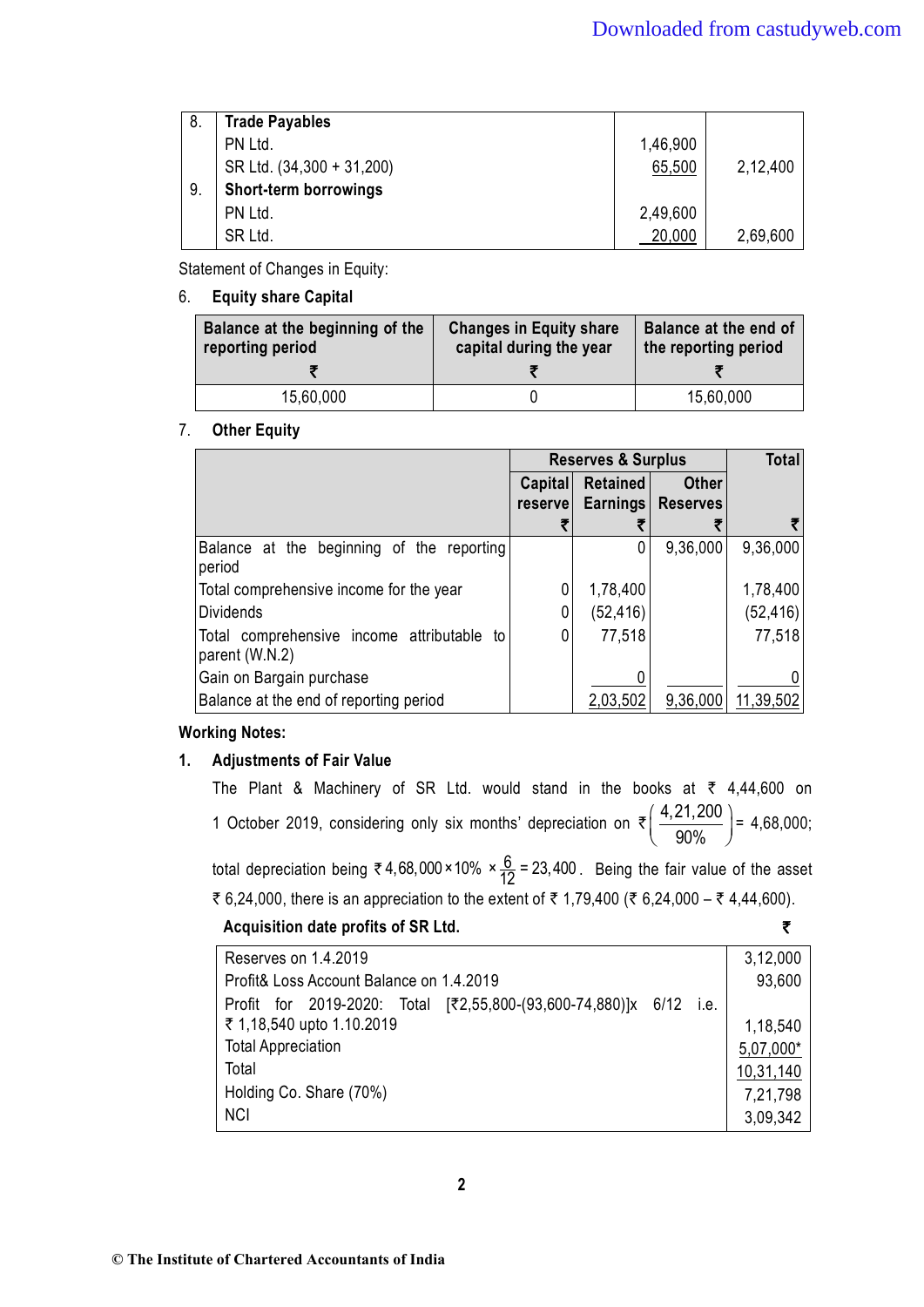\*Appreciation = Land & Building  $\bar{\tau}$  3,12,000 + Inventories  $\bar{\tau}$  46,800+ Plant & Machinery ₹ 1,79,400 –Trade Payables (₹ 31,200) = ₹ 5,07,000

### **2. Post-acquisition profits of SR Ltd.** `

| Profit after 1.10.2019 [2,55,800 - (93,600-74,880)] x 6/12                             | 1,18,540 |
|----------------------------------------------------------------------------------------|----------|
| Less:10% depreciation on $\overline{3}6,24,000$ for 6 months less depreciation already |          |
| charged for 2 <sup>nd</sup> half of 2019-2020 on ₹4,68,800 (ie 31,200-23,400)          | (7,800)  |
| Total                                                                                  | 1,10,740 |
| Share of holding Co. (70%)                                                             | 77.518   |
| Share of NCI (30%)                                                                     | 33,222   |
|                                                                                        |          |

#### **3. Non-controlling Interest** `

| Par value of 1872 shares                                      | 1,87,200 |
|---------------------------------------------------------------|----------|
| Add:30% Acquisition date profits [(10,31,140 – 74,880) x 30%] | 2,86,878 |
| 30% Post-acquisition profits [W.N.2]                          | 33,222   |
|                                                               | 5,07,300 |

#### **4. Goodwill** `

| Amount paid for 4,368 shares                      |          | 12,48,000     |
|---------------------------------------------------|----------|---------------|
| Less: Par value of shares                         | 4,36,800 |               |
| Acquisition date profits-share of PN Ltd. (W.N.1) | 7,21,798 | (11, 58, 598) |
| Goodwill                                          |          | 89.402        |

#### **5. Value of Plant & Machinery:** `

| PN Ltd.                                                      |          | 7,48,800  |
|--------------------------------------------------------------|----------|-----------|
| SR Ltd.                                                      | 4,21,200 |           |
| Add: Appreciation on 1.10.2019                               | 1,79,400 |           |
|                                                              | 6,00,600 |           |
| Add: Depreciation for 2nd half charged on pre-revalued value | 23,400   |           |
| <i>Less:</i> Depreciation on ₹ 6,24,000 for 6 months         | (31,200) | 5,92,800  |
|                                                              |          | 13,41,600 |

### **6. Consolidated Profit & Loss account** `

| PN Ltd. (as given)                                   | 1,78,400  |          |
|------------------------------------------------------|-----------|----------|
| Less: Dividend                                       | (52, 416) | 1,25,984 |
| Share of PN Ltd. in post-acquisition profits (W.N.2) |           | 77,518   |
|                                                      |           | 2,03,502 |

**(b)** Costs incurred in creating computer software, should be charged to research & development expenses when incurred until technical feasibility/asset recognition criteria have been established for the product. Here, technical feasibility is established after completion of detailed program design.

In this case,  $\bar{\tau}$  5,30,000 (salary cost of  $\bar{\tau}$  1,50,000, program design cost of  $\bar{\tau}$  3,00,000 and coding and technical feasibility cost of  $\bar{\tau}$  80,000) would be recorded as expense in Profit and Loss since it belongs to research phase.

 Cost incurred from the point of technical feasibility are capitalised as software costs. But the conference cost of  $\text{\textsterling}60,000$  would be expensed off.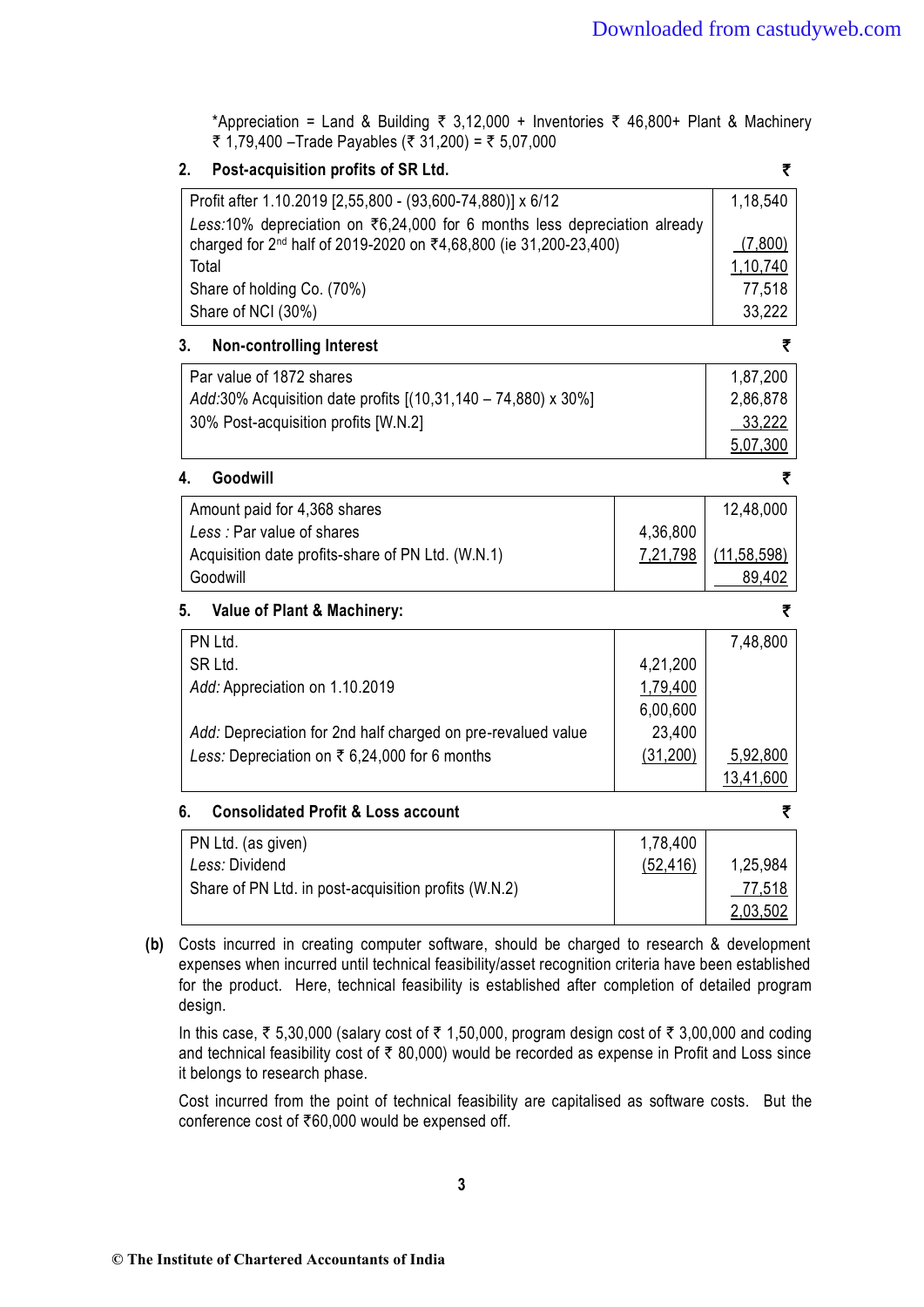In this situation, direct cost after establishment of technical feasibility of  $\bar{\tau}$  3,00,000 and testing cost of  $\overline{\epsilon}$  90,000 will be capitalised.

The cost of software capitalised is =  $\bar{\tau}$  (3,00,000 + 90,000) =  $\bar{\tau}$  3,90,000.

**2.** (a) Carrying amount of asset on 31 March 2020

$$
= ₹ 6.60.000
$$

### **Calculation of Value in Use**

| Year ended                   | <b>Cash flow</b> | Discount factor @ 9%        | <b>Amount</b> |
|------------------------------|------------------|-----------------------------|---------------|
| 31 <sup>st</sup> March, 2021 | 2,76,000         | 0.9174                      | 2,53,202      |
| 31 <sup>st</sup> March, 2022 | 1,92,000         | 0.8417                      | 1,61,606      |
| 31 <sup>st</sup> March, 2023 | 1,20,000         | 0.7722                      | 92,664        |
| 31 <sup>st</sup> March, 2024 | 1,14,000         | 0.7084                      | 80,758        |
|                              |                  | <b>Total (Value in Use)</b> | 5,88,230      |

#### **Calculation of Recoverable amount**

| <b>Particulars</b>                                             | Amount $(\bar{\tau})$ |
|----------------------------------------------------------------|-----------------------|
| Value in use                                                   | 5,88,230              |
| Fair value less costs of disposal $(6,00,000 - 96,000)$        | 5,04,000              |
| Recoverable amount                                             | 5,88,230              |
| (Higher of value in use and fair value less costs of disposal) |                       |

#### **Calculation of Impairment loss**

| <b>Particulars</b>       | Amount $(\bar{\bar{\zeta}})$ |
|--------------------------|------------------------------|
| Carrying amount          | 6,60,000                     |
| Less: Recoverable amount | (5,88,230)                   |
| Impairment loss          | 71 771                       |

#### **Calculation of Revised carrying amount**

| <b>Particulars</b>      | Amount $(\bar{\bar{\zeta}})$ |
|-------------------------|------------------------------|
| Carrying amount         | 6,60,000                     |
| Less: Impairment loss   | (71, 770)                    |
| Revised carrying amount | 5,88,230                     |

#### **Calculation of Revised Depreciation:**

Revised carrying amount – Residual value

Remaining life =  $(5,88,230 - 0)$  / 4 = ₹ 1,47,058 per annum

### **Set off of Impairment loss:**

The impairment loss of  $\bar{\tau}$  71,770 must first be set off against any revaluation surplus in relation to the same asset. Therefore, the revaluation surplus of  $\bar{\tau}$  36,000 is eliminated against impairment loss, and the remainder of the impairment loss  $\bar{\tau}$  35,770 ( $\bar{\tau}$  71,770 –  $\bar{\tau}$  36,000) is charged to profit and loss.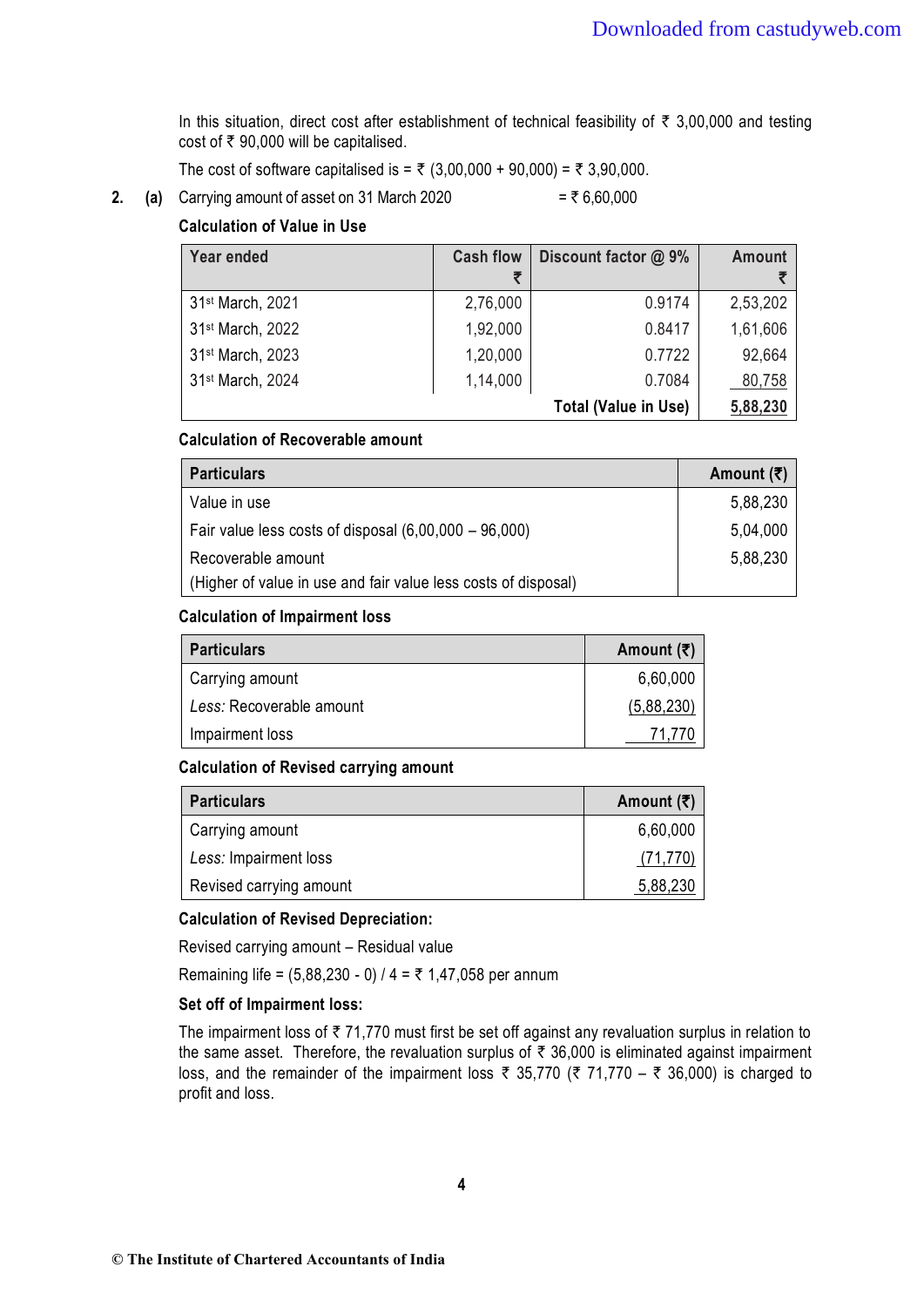### **Treatment of Government compensation:**

Any compensation by government would be accounted for as such when it becomes receivable. At this time, the government has only stated that it may reimburse the company and therefore credit should not be taken for any potential government receipt.

|                                                           | <b>Plan Assets</b> | <b>Defined benefit</b><br>obligation |
|-----------------------------------------------------------|--------------------|--------------------------------------|
|                                                           | ₹                  |                                      |
| Fair value/present value as at 1 <sup>st</sup> April 2019 | 20,40,000          | 21,25,000                            |
| Interest $@$ 5%                                           | 1,02,000           | 1,06,250                             |
| Current service cost                                      |                    | 5,10,000                             |
| Contributions received                                    | 4,25,000           |                                      |
| Benefits paid                                             | (2,55,000)         | (2,55,000)                           |
| Return or gain (assets) (balancing figure)                | 68,000             |                                      |
| Actuarial Loss (balancing figure)                         |                    | 2,33,750                             |
| Closing balance as at 31 March 2020                       | 23,80,000          | 27,20,000                            |

### **(b) Reconciliation of Plan assets and Defined benefit obligation**

#### **In the Statement of Profit and loss, the following will be recognized:**

| Current service cost                                            | 5,10,000 |
|-----------------------------------------------------------------|----------|
| Net interest on net defined liability (₹ 1,06,250 – ₹ 1,02,000) | 4,250    |

#### **Defined benefit re-measurements recognized in Other Comprehensive Income:**

| Loss on defined benefit obligation                      | (2, 33, 750) |
|---------------------------------------------------------|--------------|
| Gain on plan assets                                     | 68,000       |
|                                                         | (1,65,750)   |
| In the Balance sheet, the following will be recognized: |              |

| Net defined liability (₹ 27,20,000 – ₹ 23,80,000) | 3,40,000 |
|---------------------------------------------------|----------|

### **(c) (i) At the time of initial recognition**

| <b>Liability component</b>                                                                                        |          |
|-------------------------------------------------------------------------------------------------------------------|----------|
| Present value of 5 yearly interest payments of ₹ 40,000, discounted at<br>12% annuity (40,000 x 3.605)            | 1,44,200 |
| Present value of ₹ 5,00,000 due at the end of 5 years, discounted at<br>12%, compounded yearly (5,00,000 x 0.567) | 2,83,500 |
|                                                                                                                   | 4,27,700 |
| <b>Equity component</b>                                                                                           |          |
| $($ ₹ 5,00,000 – ₹ 4,27,700)                                                                                      | 72,300   |
| <b>Total proceeds</b>                                                                                             | 5,00,000 |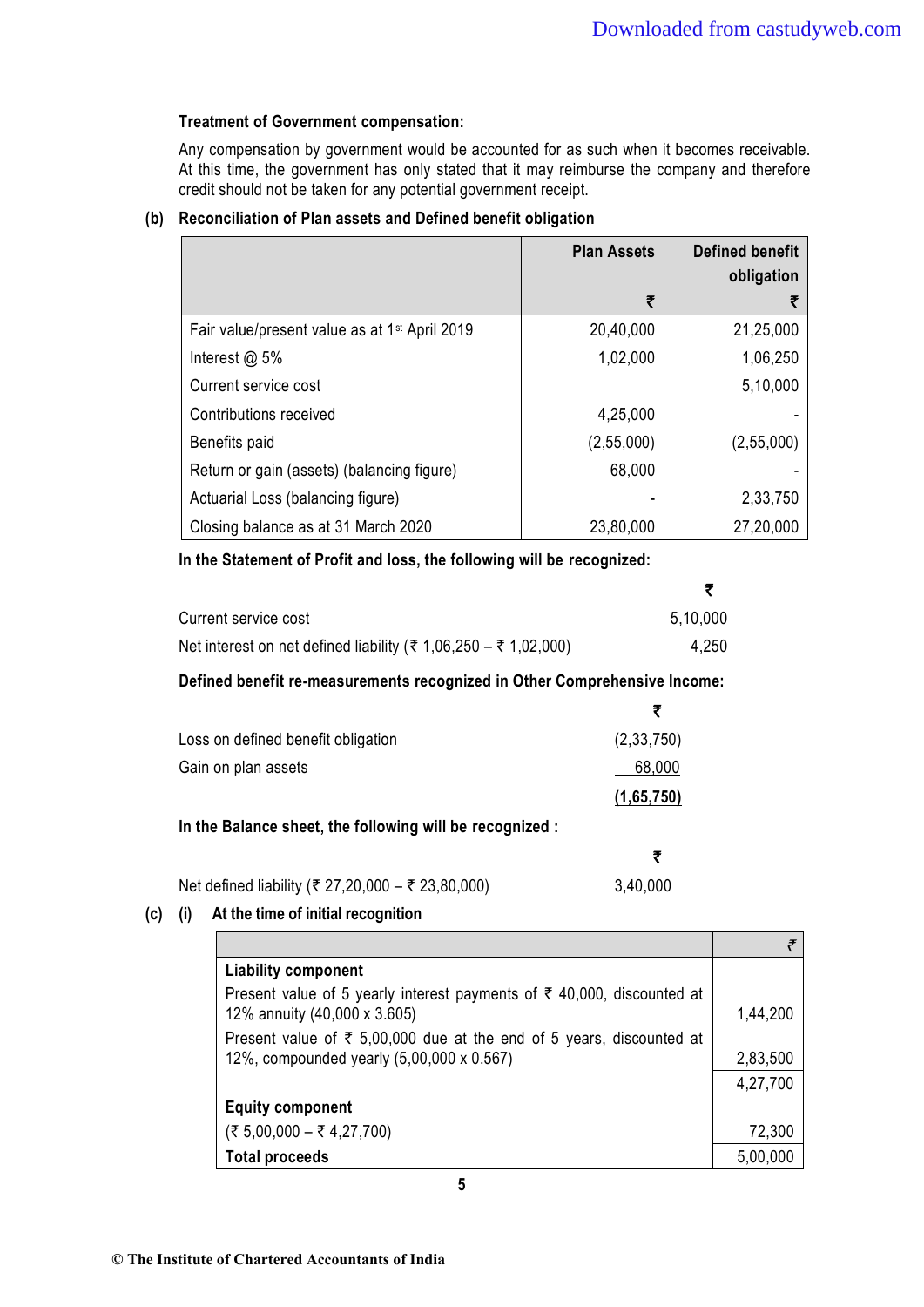**Note:** Since ₹ 105 is the conversion price of debentures into equity shares and not the redemption price, the liability component is calculated  $@ \t{7} 100$  each only.

### **Journal Entry**

| <b>Bank</b>                                            | Dr. | 5,00,000 |          |
|--------------------------------------------------------|-----|----------|----------|
| To 8% Debentures (Liability component)                 |     |          | 4,27,700 |
| To 8% Debentures (Equity component)                    |     |          | 72,300   |
| (Being Debentures are initially recorded a fair value) |     |          |          |

#### **(ii) At the time of repurchase of convertible debentures**

The repurchase price is allocated as follows:

|                                                                                                                                   | Carrying<br>Value @ 12% | <b>Fair Value</b><br>$@.9\%$ | <b>Difference</b> |
|-----------------------------------------------------------------------------------------------------------------------------------|-------------------------|------------------------------|-------------------|
|                                                                                                                                   | ₹                       | ₹                            | ₹                 |
| Liability component                                                                                                               |                         |                              |                   |
| Present value of 2 remaining<br>yearly<br>interest payments of $\bar{\tau}$ 40,000, discounted<br>at 12% and 9%, respectively     | 67,600                  | 70,360                       |                   |
| Present value of $\overline{\xi}$ 5,00,000 due in 2<br>years, discounted at 12% and<br>$9\%$ .<br>compounded yearly, respectively | 3,98,500                | 4,21,000                     |                   |
| <b>Liability component</b>                                                                                                        | 4,66,100                | 4,91,360                     | (25, 260)         |
| <b>Equity component</b>                                                                                                           | 72,300                  | 33,640*                      | 38,660            |
| Total                                                                                                                             | 5,38,400                | 5,25,000                     | 13,400            |

 $*(5,25,000 - 4,91,360) = 33,640$ 

#### **Journal Entries**

| 8% Debentures (Liability component)                          | Dr. | 4,66,100 |          |
|--------------------------------------------------------------|-----|----------|----------|
| Profit and loss A/c (Debt settlement expense)                | Dr. | 25,260   |          |
| To Bank A/c                                                  |     |          | 4,91,360 |
| (Being the repurchase of the liability component recognised) |     |          |          |
| 8% Debentures (Equity component)                             | Dr. | 72,300   |          |
| To Bank A/c                                                  |     |          | 33,640   |
| To Reserves and Surplus A/c                                  |     |          | 38,660   |
| (Being the cash paid for the equity component recognised)    |     |          |          |

**3. (a)** Paragraph 42 of Ind AS 103 provides that in a business combination achieved in stages, the acquirer shall remeasure its previously held equity interest in the acquiree at its acquisition-date fair value and recognise the resulting gain or loss, if any, in profit or loss or other comprehensive income, as appropriate. In prior reporting periods, the acquirer may have recognized changes in the value of its equity interest in the acquiree in other comprehensive income. If so, the amount that was recognised in other comprehensive income shall be recognised on the same basis as would be required if the acquirer had disposed of directly the previously held equity interest.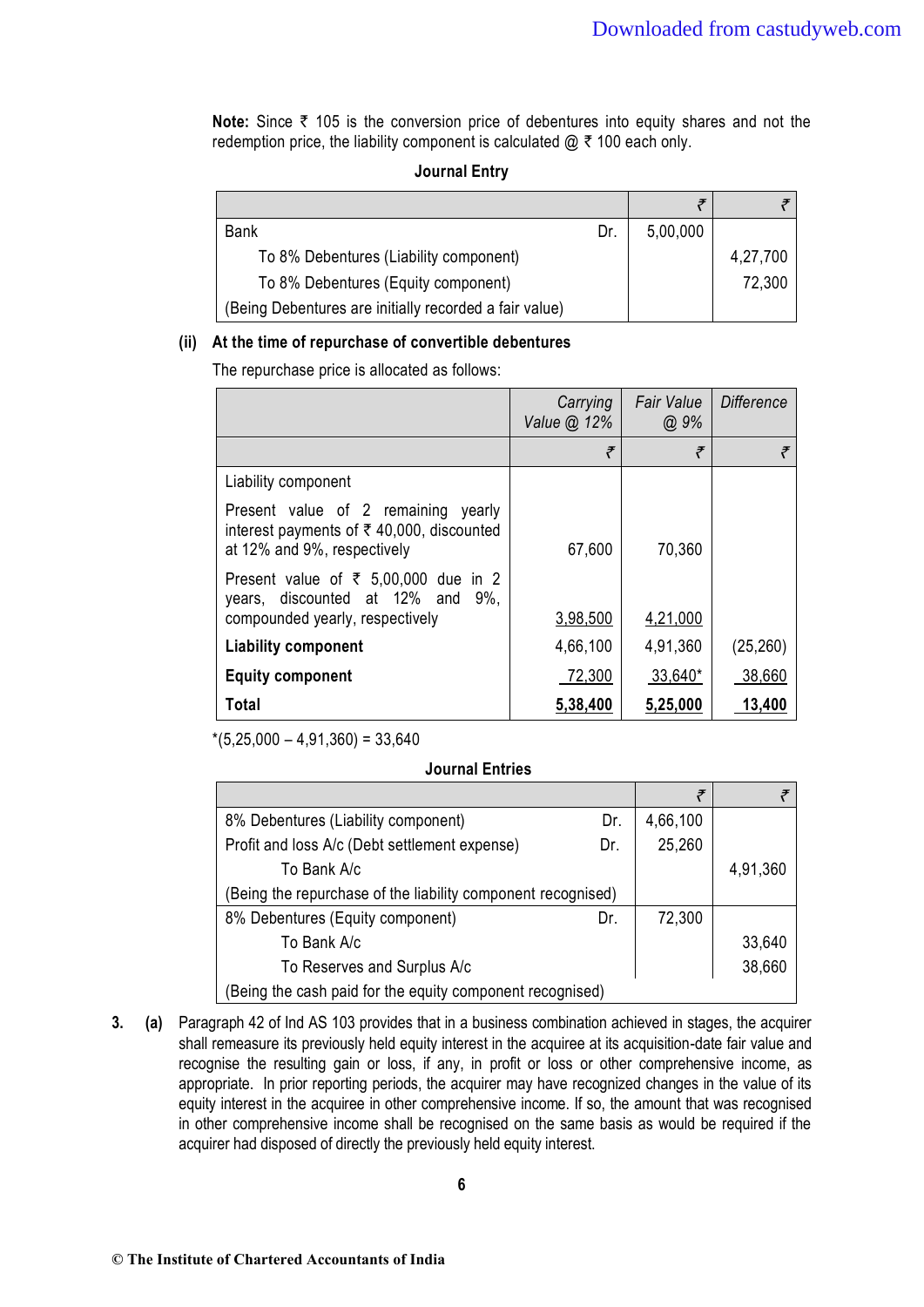|                                                                 |     |              | $(5$ in crore) |
|-----------------------------------------------------------------|-----|--------------|----------------|
|                                                                 |     | <b>Debit</b> | <b>Credit</b>  |
| Identifiable net assets of Shaun Ltd.                           | Dr. | 16,200       |                |
| Goodwill (W.N.1)                                                | Dr. | 2,160        |                |
| Foreign currency translation reserve                            | Dr. | 54           |                |
| <b>PPE</b> revaluation reserve                                  | Dr. | 27           |                |
| To Cash                                                         |     |              | 13,500         |
| To Investment in associate $(4,320 + 378 + 54 + 27)$            |     |              | 4,779          |
| To Retained earnings (W.N.2)                                    |     |              | 27             |
| To Gain on previously held interest in Shaun Ltd. recognised in |     |              |                |
| Profit or loss (W.N.3)                                          |     |              | 135            |
| Recognition of acquisition of Shaun Ltd.)                       |     |              |                |

 Applying the above, Deepak Ltd. records the following entry in its consolidated financial statements:

#### **Working Notes:**

### **1. Calculation of Goodwill**

|                                                                  | ₹ in crore |
|------------------------------------------------------------------|------------|
| Cash consideration                                               | 13,500     |
| Add: Fair value of previously held equity interest in Shaun Ltd. | 4,860      |
| Total consideration                                              | 18,360     |
| Less: Fair value of identifiable net assets acquired             | (16, 200)  |
| Goodwill                                                         | 160        |

**2.** The credit to retained earnings represents the reversal of the unrealized gain of ₹ 27 crore in Other Comprehensive Income related to the revaluation of property, plant and equipment. In accordance with Ind AS 16, this amount is not reclassified to profit or loss.

#### **3. The gain on the previously held equity interest in Shaun Ltd. is calculated as follows:** ` **in crore**

| Fair Value of 30% interest in Shaun Ltd. at 1 <sup>st</sup> April, 2020     | 4,860     |
|-----------------------------------------------------------------------------|-----------|
| Carrying amount of interest in Shaun Ltd. at 1 <sup>st</sup> April, 2020    | (4, 779)  |
|                                                                             | 81        |
| Unrealised gain previously recognised in OCI                                | <u>54</u> |
| Gain on previously held interest in Shaun Ltd. recognised in profit or loss | 135       |

**(b)** In accordance with paragraph 72 of Ind AS 37, 'Provisions, Contingent Liabilities and Contingent Assets', a constructive obligation to restructure arises only when an entity has detailed formal plan for restructuring identifying the business or part of business concerned; the principal locations affected; the location, function, and approximate number of employees who will be compensated for terminating their services; the expenditures that will be undertaken; and when the plan will be implemented; and has raised a valid expectation in those affected that it will carry out the restructuring by starting to implement that plan or announcing its main features to those affected by it.

 Further, paragraph 75 of Ind AS 37 provides that a management or board decision to restructure taken before the end of the reporting period does not give rise to a constructive obligation at the end of the reporting period unless the entity has, before the end of the reporting period

(a) started to implement the restructuring plan; or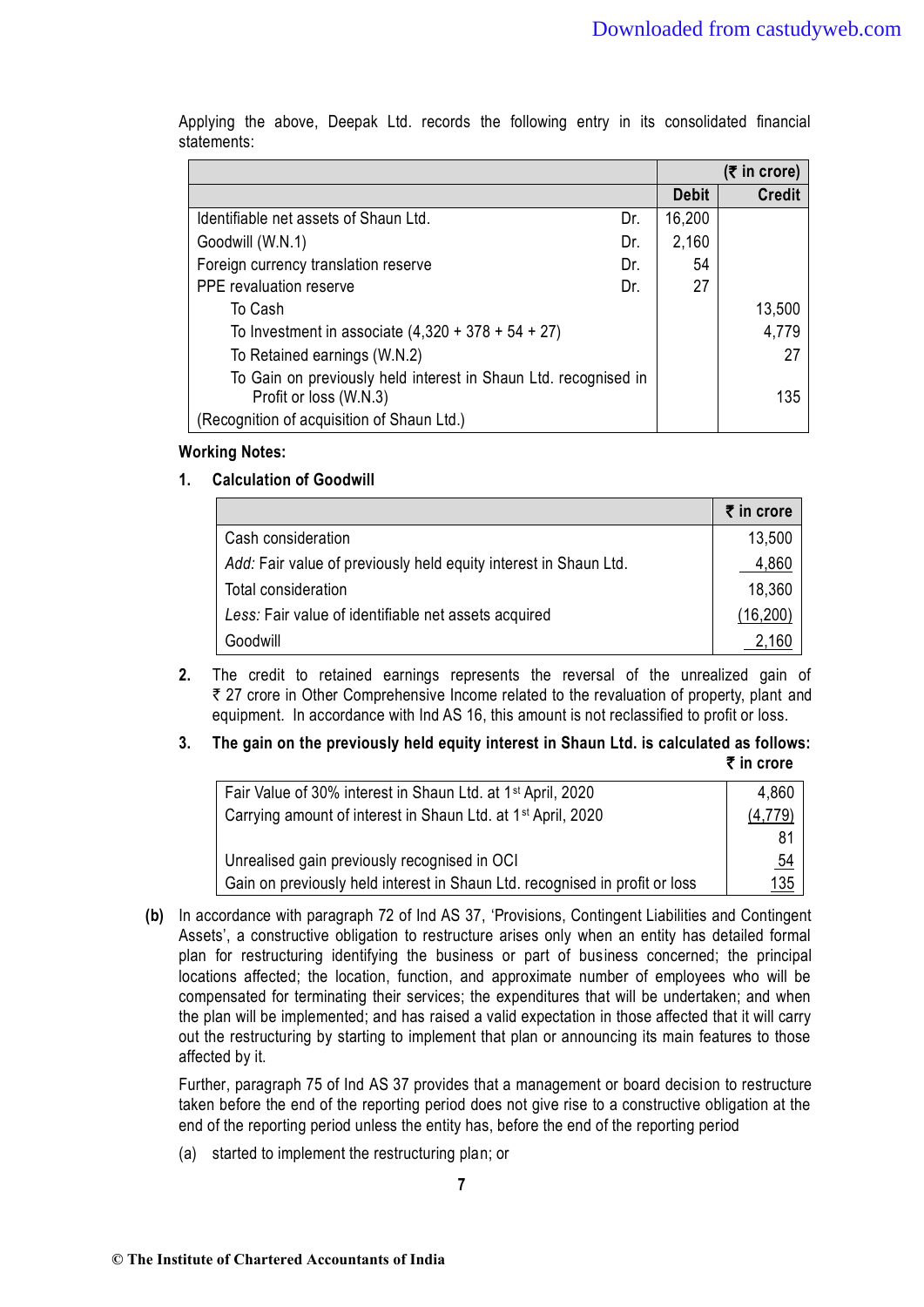(b) announced the main features of the restructuring plan to those affected by it in a sufficiently specific manner to raise a valid expectation in them that the entity will carry out the restructuring.

 In the given case, since COVID-19 pandemic impact started during March 2020, it is likely that the senior management started drawing up the plan for restructuring some of its business activities after the end of the reporting period, i.e., 2019-2020. If that be so, as per Ind AS 37, the management decisions subsequent to reporting date do not give rise to constructive obligation as of reporting date and no provision is required for restructuring costs as at 31 March 2020.

 In this regard, paragraph 75 of Ind AS 37 provides that if an entity starts to implement a restructuring plan, or announces its main features to those affected, only after the reporting period, disclosure is required under Ind AS 10, Events after the Reporting Period, if the restructuring is material and non-disclosure could influence the economic decisions that users make on the basis of the financial statements.

#### **(c) Scenario (i)**

 Since the loan is repayable on demand, it has fair value equal to cash consideration given. KK Ltd. and YK Ltd. should recognize financial asset and liability, respectively, at the amount of loan given (assuming that loan is repayable within a year). Upon, repayment, both the entities should reverse the entries that were made at the origination.

| Dr. | ₹ 10,00,000 |             |
|-----|-------------|-------------|
|     |             | ₹ 10,00,000 |
|     |             |             |
| Dr. | ₹ 10,00,000 |             |
|     |             | ₹ 10,00,000 |
|     |             |             |

#### **Journal entries in the books of KK Ltd.**

#### **Journal entries in the books of YK Ltd.**

| At origination           |     |             |             |
|--------------------------|-----|-------------|-------------|
| Bank A/c                 | Dr. | ₹ 10,00,000 |             |
| To Loan from KK Ltd. A/c |     |             | ₹ 10,00,000 |
| On repayment             |     |             |             |
| Loan from KK Ltd. A/c    | Dr. | ₹ 10,00,000 |             |
| To Bank A/c              |     |             | ₹ 10,00,000 |

 In the consolidated financial statements, there will be no entry in this regard since loan receivable and loan payable will get set off.

#### **Scenario (ii)**

Applying the guidance in Ind AS 109, a 'financial asset' shall be recorded at its fair value upon initial recognition. Fair value is normally the transaction price. However, sometimes certain type of instruments may be exchanged at off market terms (ie, different from market terms for a similar instrument if exchanged between market participants).

 If a long-term loan or receivable that carries no interest while similar instruments if exchanged between market participants carry interest, then fair value for such loan receivable will be lower from its transaction price owing to the loss of interest that the holder bears. In such cases where part of the consideration given or received is for something other than the financial instrument, an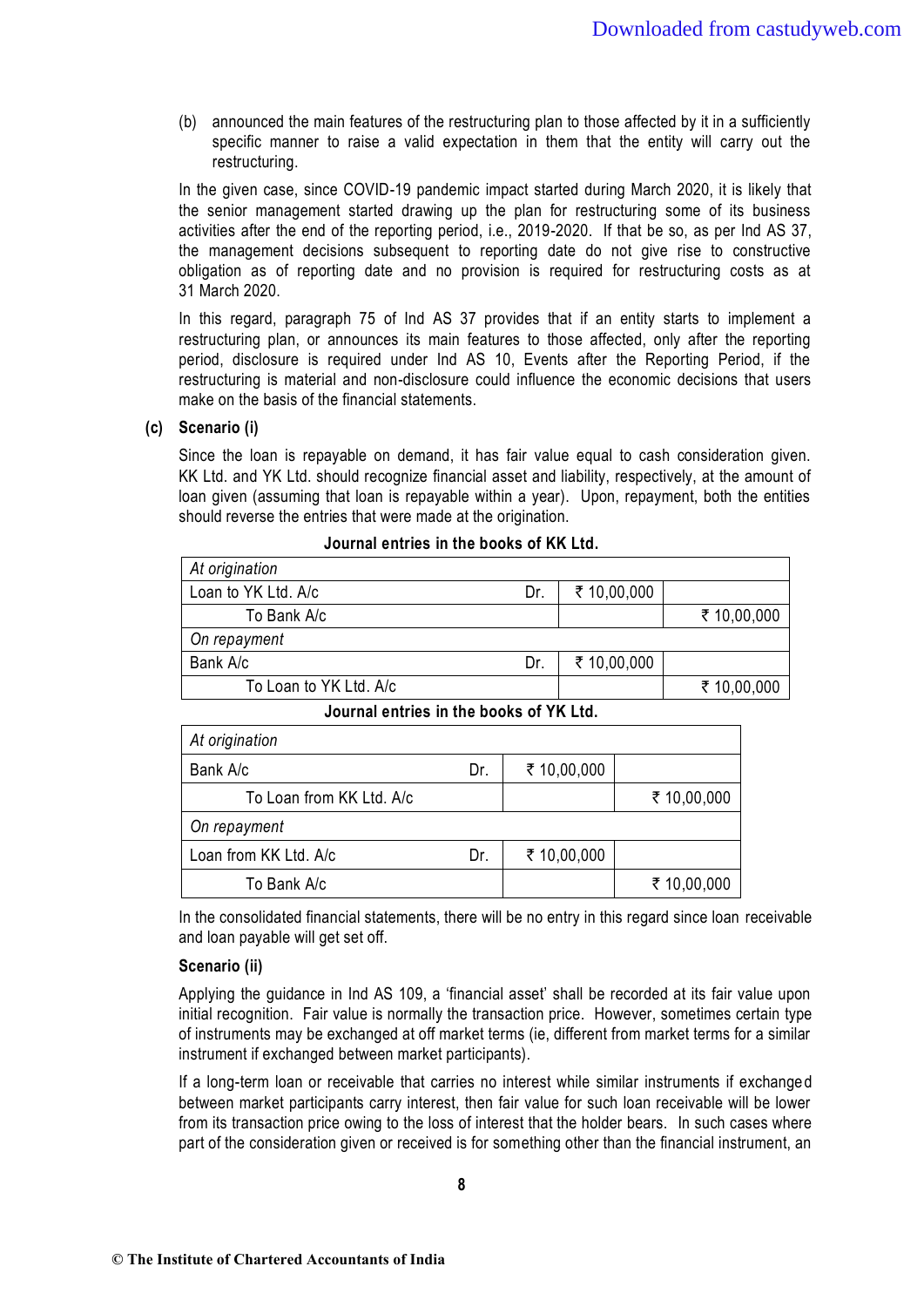entity shall measure the fair value of the financial instrument. The difference in fair value and transaction cost will treated as investment in Subsidiary YK Ltd.

 Both KK Ltd. and YK Ltd. should recognise financial asset and liability, respectively, at fair value on initial recognition, i.e., the present value of  $\bar{\tau}$  10,00,000 payable at the end of 3 years using discounting factor of 10%. Since the question mentions fair value of the loan at initial recognition as  $\bar{\tau}$  8,10,150, the same has been considered. The difference between the loan amount and its fair value is treated as an equity contribution to the subsidiary. This represents a further investment by the parent in the subsidiary.

| At origination                                                                                                                                                       |     |             |             |  |
|----------------------------------------------------------------------------------------------------------------------------------------------------------------------|-----|-------------|-------------|--|
| Loan to YK Ltd. A/c                                                                                                                                                  | Dr. | ₹8,10,150   |             |  |
| Investment in YK Ltd. A/c                                                                                                                                            | Dr. | ₹ 1,89,850  |             |  |
| To Bank A/c                                                                                                                                                          |     |             | ₹ 10,00,000 |  |
| During periods to repayment- to recognise interest                                                                                                                   |     |             |             |  |
| Year 1 - Charging of Interest                                                                                                                                        |     |             |             |  |
| Loan to YK Ltd. A/c                                                                                                                                                  | Dr. | ₹81,015     |             |  |
| To Interest income A/c                                                                                                                                               |     |             | ₹81,015     |  |
| Transferring of interest to Profit and Loss                                                                                                                          |     |             |             |  |
| ₹81,015<br>Interest income A/c<br>Dr.                                                                                                                                |     |             |             |  |
| ₹81,015<br>To Profit and Loss A/c                                                                                                                                    |     |             |             |  |
| On repayment                                                                                                                                                         |     |             |             |  |
| Bank A/c                                                                                                                                                             | Dr. | ₹ 10,00,000 |             |  |
| To Loan to YK Ltd. A/c<br>₹ 10,00,000                                                                                                                                |     |             |             |  |
| <b>Note-</b> Interest needs to be recognised in statement of profit and loss. The same cannot<br>be adjusted against capital contribution recognised at origination. |     |             |             |  |

#### **Journal entries in the books of KK Ltd. (for one year)**

#### **Journal entries in the books of YK Ltd. (for one year)**

| At origination                                     |     |             |             |
|----------------------------------------------------|-----|-------------|-------------|
| Bank A/c                                           | Dr. | ₹ 10,00,000 |             |
| To Loan from KK Ltd. A/c                           |     |             | ₹ 8,10,150  |
| To Equity Contribution in KK Ltd. A/c              |     |             | ₹ 1,89,850  |
| During periods to repayment- to recognise interest |     |             |             |
| Year 1                                             |     |             |             |
| Interest expense A/c                               | Dr. | ₹81,015     |             |
| To Loan from KK Ltd. A/c                           |     |             | ₹81,015     |
| On repayment                                       |     |             |             |
| Loan from KK Ltd. A/c                              | Dr. | ₹ 10,00,000 |             |
| To Bank A/c                                        |     |             | ₹ 10,00,000 |

 In the consolidated financial statements, there will be no entry in this regard since loan and interest income/expense will get set off.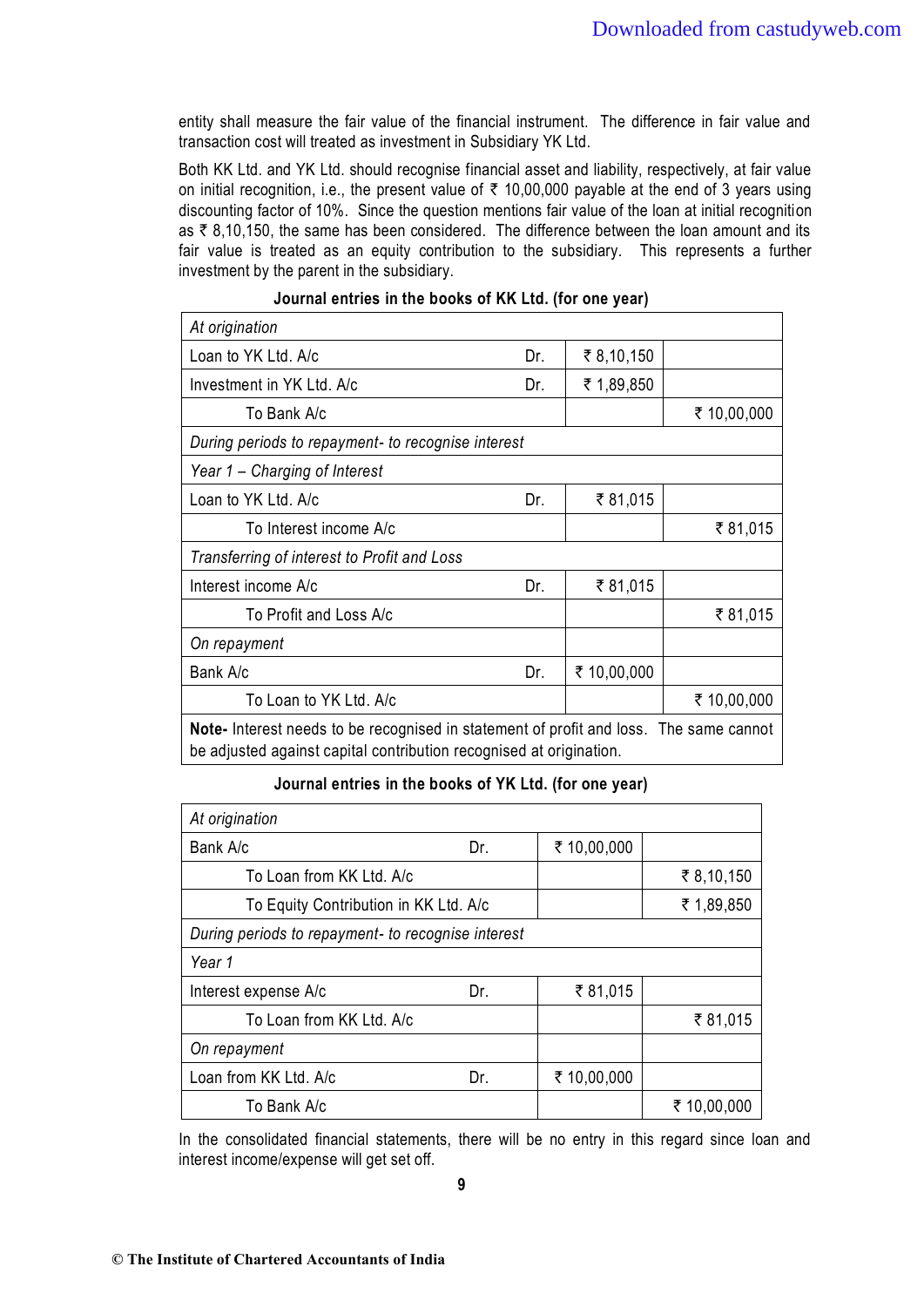#### **Scenario (iii)**

 Generally, a loan which is repayable when funds are available, cannot be stated as loan repayable on demand. Rather the entity needs to estimate the repayment date and determine its measurement accordingly by applying the concept prescribed in Scenario (ii).

 In the consolidated financial statements, there will be no entry in this regard since loan and interest income/expense will get set off.

 In case the subsidiary YK Ltd. is planning to grant interest free loan to KK Ltd., then the difference between the fair value of the loan on initial recognition and its nominal value should be treated as dividend distribution by YK Ltd. and dividend income by the parent KK Ltd.

### **4. Transition date (opening) IND-AS BALANCE SHEET of SHAURYA LIMITED**

#### **As at 1 April 2018**

| <b>Particulars</b>                     | <b>Previous</b><br><b>GAAP</b> | <b>Transitional Ind</b><br><b>AS adjustments</b> | <b>Opening Ind AS</b><br><b>Balance sheet</b> |
|----------------------------------------|--------------------------------|--------------------------------------------------|-----------------------------------------------|
| <b>ASSETS</b>                          |                                |                                                  |                                               |
| <b>Non-current assets</b>              |                                |                                                  |                                               |
| Property, plant and equipment (Note 1) | 20,00,000                      | 5,00,000                                         | 25,00,000                                     |
| Goodwill (Note 2)                      | 1,00,000                       |                                                  | 1,00,000                                      |
| Other Intangible assets (Note 3)       | 2,00,000                       |                                                  | 2,00,000                                      |
| Financial assets:                      |                                |                                                  |                                               |
| Investment                             | 5,00,000                       |                                                  | 5,00,000                                      |
| Loans (Note 4)                         | 40,000                         | 10,000                                           | 50,000                                        |
| Other financial assets                 | 1,10,000                       |                                                  | 1,10,000                                      |
| Other non-current assets               | 2,00,000                       |                                                  | 2,00,000                                      |
| <b>Current assets</b>                  |                                |                                                  |                                               |
| Inventories                            | 12,50,000                      |                                                  | 12,50,000                                     |
| <b>Financial assets</b>                |                                |                                                  |                                               |
| Investment (Note 5)                    | 18,00,000                      | 30,000                                           | 18,30,000                                     |
| Trade receivables (Note 6)             | 9,00,000                       |                                                  | 9,00,000                                      |
| Cash and cash<br>equivalents/Bank      | 10,00,000                      |                                                  | 10,00,000                                     |
| Other financial assets                 | 3,50,000                       |                                                  | 3,50,000                                      |
| Other current assets                   | 50,000                         |                                                  | 50,000                                        |
| <b>TOTAL ASSETS</b>                    | 85,00,000                      | 5,40,000                                         | 90,40,000                                     |
| <b>EQUITY AND LIABILITIES</b>          |                                |                                                  |                                               |
| <b>Equity</b>                          |                                |                                                  |                                               |
| Equity share capital                   | 10,00,000                      |                                                  | 10,00,000                                     |
| Other equity                           | 25,00,000                      | 7,90,000                                         | 32,90,000                                     |
| <b>Non-current liabilities</b>         |                                |                                                  |                                               |
| <b>Financial liabilities</b>           |                                |                                                  |                                               |
| Borrowings (Note-7)                    | 4,50,000                       |                                                  | 4,50,000                                      |

*(All figures are in '000, unless otherwise specified)*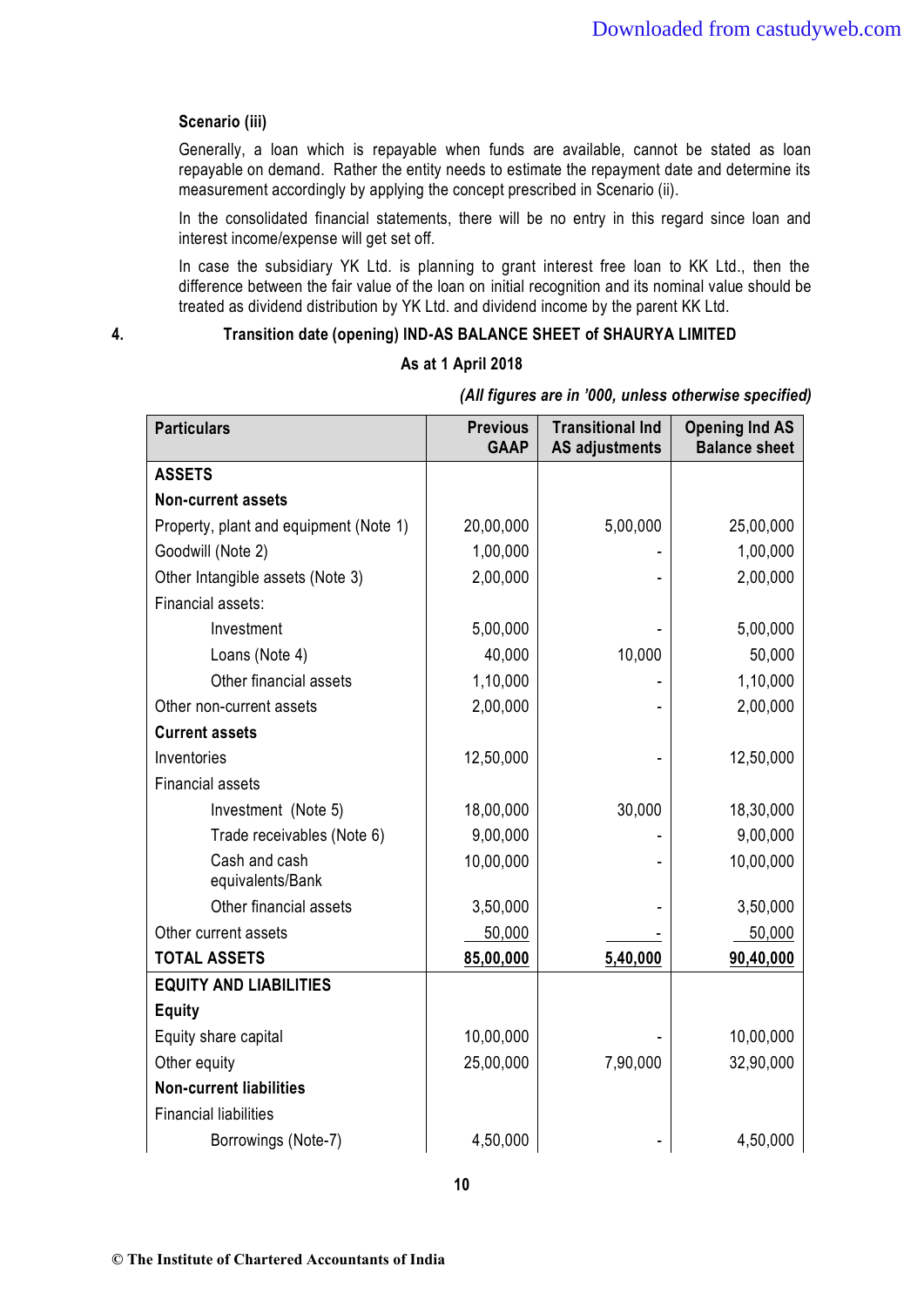| Provisions                          | 3,50,000  | ۰          | 3,50,000  |
|-------------------------------------|-----------|------------|-----------|
| Deferred tax liabilities (Net)      | 3,50,000  | (50,000)   | 3,00,000  |
| <b>Current liabilities</b>          |           |            |           |
| <b>Financial liabilities</b>        |           |            |           |
| Trade payables                      | 22,00,000 | ۰          | 22,00,000 |
| Other financial liabilities         | 3,90,000  | ۰          | 3,90,000  |
| Other current liabilities           | 60,000    |            | 60,000    |
| Provisions (Note-8)                 | 12,00,000 | (2,00,000) | 10,00,000 |
| <b>TOTAL EQUITY AND LIABILITIES</b> | 85,00,000 | 5,40,000   | 90,40,000 |

### **OTHER EQUITY**

|                      | Retained Earnings $(\bar{\tau})$ | Fair value reserve | Total     |
|----------------------|----------------------------------|--------------------|-----------|
| As at 31 March, 2018 | 27,90,000 (W.N.1)                | 5,00,000           | 32,90,000 |

**Working Note 1:** 

| <b>Retained earnings balance:</b>                                   |           |
|---------------------------------------------------------------------|-----------|
| Balance as per Earlier GAAP                                         | 25,00,000 |
| Transitional adjustment due to loan's fair value                    | 10,000    |
| Transitional adjustment due to increase in mutual fund's fair value |           |
| Transitional adjustment due to decrease in deferred tax liability   |           |
| Transitional adjustment due to decrease in provisions (dividend)    |           |
| Total                                                               | 27,90,000 |

## **Disclosure forming part of financial statements:**

 Proposed dividend on equity shares is subject to the approval of the shareholders of the company at the annual general meeting and should not recognized as liability as at the Balance Sheet date.

### **Note 1: Property, plant & Equipment:**

 As per para D5 of Ind AS 101,an entity may elect to measure an item of property, plant and equipment at the date of transition to Ind AS at its fair value and use that fair value as its deemed cost at that date.

### **Note 2: Goodwill:**

Ind AS 103 mandatorily requires measuring the assets and liabilities of the acquiree at its fair value as on the date of acquisition. However, a first time adopter may elect to not apply the provisions of Ind AS 103 with retrospective effect that occurred prior to the date of transition to Ind AS.

Hence company can continue to carry the goodwill in its books of account as per the previous GAAP.

### **Note 3: Intangible assets:**

 Para D7 read with D6 of Ind AS 101 states that a first-time adopter may elect to use a previous GAAP revaluation at, or before, the date of transition to Ind AS as deemed cost at the date of the revaluation, if the revaluation was, at the date of the revaluation, broadly comparable to:

- (a) Fair value; or
- (b) Cost or depreciated cost in accordance with Ind AS, adjusted to reflect, for example, changes in a general or specific price index.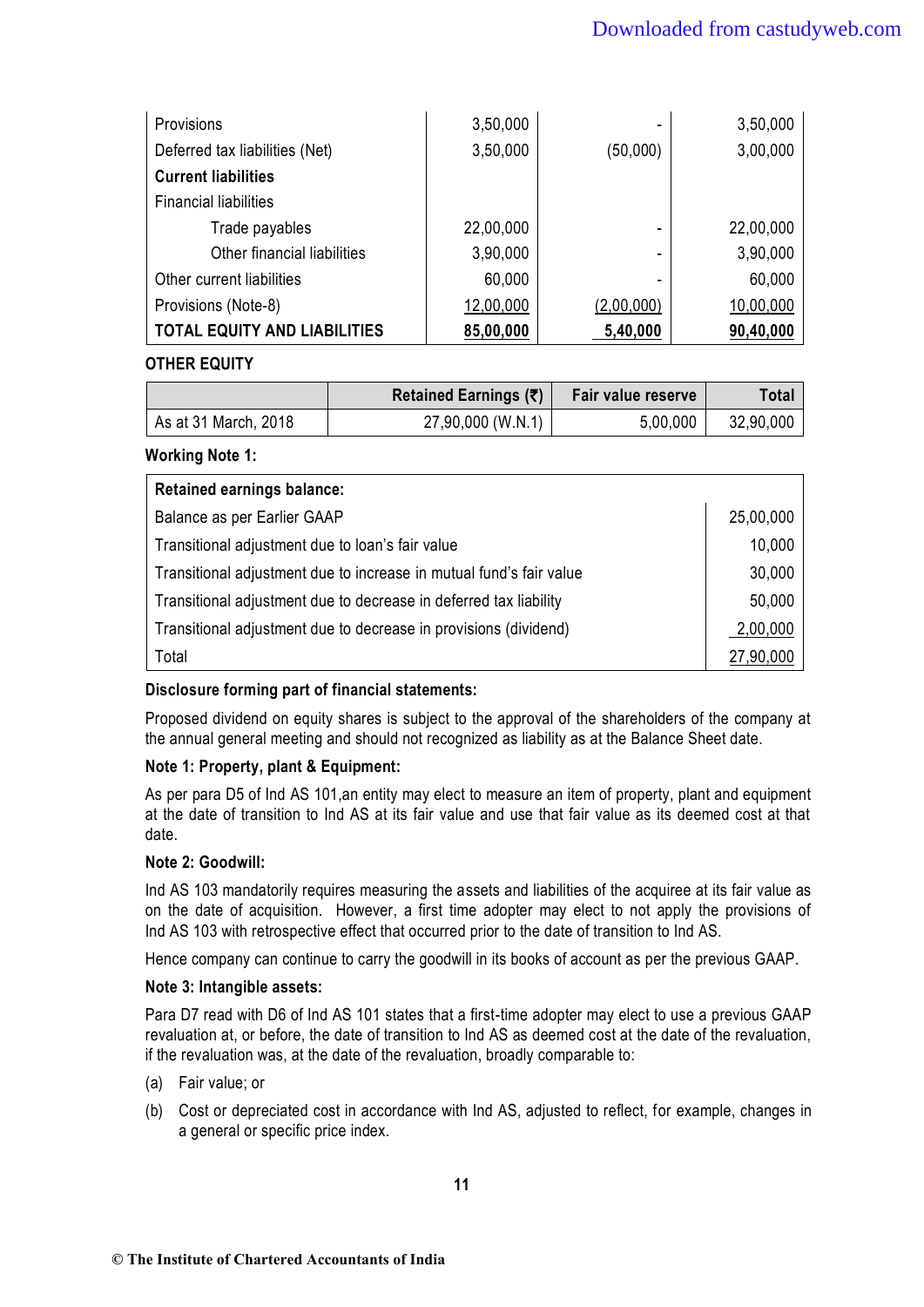However, there is a requirement that Intangible assets must meet the definition and recognition criteria as per Ind AS 38.

 Hence, company can avail the exemption given in Ind AS 101 as on the date of transition to use the carrying value as per previous GAAP.

#### **Note 4: Loan:**

 Para B8C of Ind AS 101 states that if it is impracticable (as defined in Ind AS 8) for an entity to apply retrospectively the effective interest method in Ind AS 109, the fair value of the financial asset or the financial liability at the date of transition to Ind ASs shall be the new gross carrying amount of that financial asset or the new amortised cost of that financial liability at the date of transition to Ind AS.

Accordingly,  $\overline{\zeta}$  50,000 would be the gross carrying amount of loan and difference of  $\overline{\zeta}$  10,000  $(50,000 - 5,40,000)$  would be adjusted to retained earnings.

#### **Note 5: Mutual Funds:**

 Para 29 of Ind AS 101 states that an entity is permitted to designate a previously recognised financial asset as a financial asset measured at fair value through profit or loss in accordance with paragraph D19A. The entity shall disclose the fair value of financial assets so designated at the date of designation and their classification and carrying amount in the previous financial statements.

 D19A states that an entity may designate a financial asset as measured at fair value through profit or loss in accordance with Ind AS 109 on the basis of the facts and circumstances that exist at the date of transition to Ind AS.

#### **Note 6: Trade receivables:**

Para 14 of Ind AS 101 states that an entity's estimates in accordance with Ind ASs at the date of transition to Ind AS shall be consistent with estimates made for the same date in accordance with previous GAAP (after adjustments to reflect any difference in accounting policies), unless there is objective evidence that those estimates were in error.

 Para 15 of Ind AS 101 further states that an entity may receive information after the date of transition to Ind ASs about estimates that it had made under previous GAAP. In accordance with paragraph 14, an entity shall treat the receipt of that information in the same way as non -adjusting events after the reporting period in accordance with Ind AS 10, Events after the Reporting Period.

 The entity shall not reflect that new information in its opening Ind AS Balance Sheet (unless the estimates need adjustment for any differences in accounting policies or there is objective evidence that the estimates were in error). Instead, the entity shall reflect that new information in profit or loss (or, if appropriate, other comprehensive income) for the year ended 31 March 2019.

#### **Note 7: Government Grant:**

 Para 10A of Ind AS 20 states that the benefit of a government loan at a below-market rate of interest is treated as a government grant. The loan shall be recognised and measured in accordance with Ind AS 109, Financial Instruments. The benefit of the below-market rate of interest shall be measured as the difference between the initial carrying value of the loan determined in accordance with Ind AS 109, and the proceeds received. The benefit is accounted for in accordance with this Standard.

 However, Para B10 of Ind AS 101 states, a first-time adopter shall classify all government loans received as a financial liability or an equity instrument in accordance with Ind AS 32, Financial Instruments: Presentation. Except as permitted by paragraph B11, a first-time adopter shall apply the requirements in Ind AS 109, Financial Instruments, and Ind AS 20, Accounting for Government Grants and Disclosure of Government Assistance*, prospectively* to government loans existing at the date of transition to Ind ASs and shall not recognise the corresponding benefit of the governme nt loan at a below-market rate of interest as a government grant. Consequently, if a first-time adopter did not, under its previous GAAP, recognise and measure a government loan at a below-market rate of interest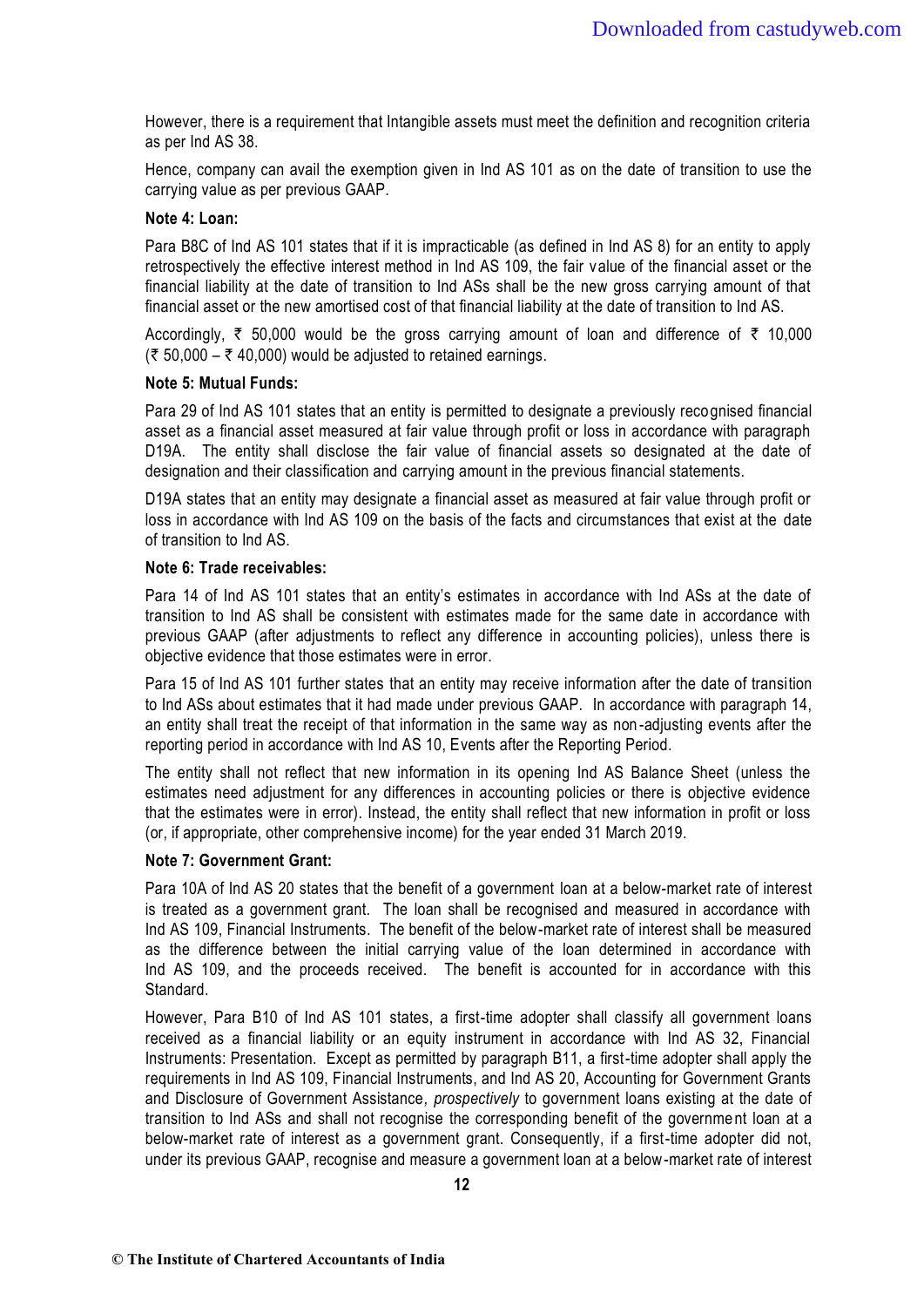on a basis consistent with Ind AS requirements, it shall use its previous GAAP carrying amount of the loan at the date of transition to Ind AS as the carrying amount of the loan in the opening Ind AS Balance Sheet. An entity shall apply Ind AS 109 to the measurement of such loans after the date of transition to Ind AS.

### **Note 8: Dividend**

 Dividend should be deducted from retained earnings during the year when it has been declared and approved. Accordingly, the provision declared for preceding year should be reversed (to rectify the wrong entry). Retained earnings would increase proportionately due to such adjustment.

**5.** (a) As per Ind AS 23, when an entity borrows funds specifically for the purpose of obtaining a qualifying asset, the entity should determine the amount of borrowing costs eligible for capitalisation as the actual borrowing costs incurred on that borrowing during the period less any investment income on the temporary investment of those borrow ings.

 The amount of borrowing costs eligible for capitalization, in cases where the funds are borrowed generally, should be determined based on the expenditure incurred in obtaining a qualifying asset. The costs incurred should first be allocated to the specific borrowings.

| <b>Date</b>   | <b>Expenditure</b> | Amount allocated in<br>general borrowings | <b>Weighted for period</b><br>outstanding |
|---------------|--------------------|-------------------------------------------|-------------------------------------------|
|               | (₹)                | (₹)                                       | (₹)                                       |
| 1 April 2019  | 2,00,000           | 0                                         |                                           |
| 30 June 2019  | 6,00,000           | 1,00,000*                                 | $1,00,000 \times 9/12 = 75,000$           |
| 31 Dec 2019   | 12,00,000          | 12,00,000                                 | $12,00,000 \times 3/12 = 3,00,000$        |
| 31 March 2020 | 2,00,000           | 2,00,000                                  | $2,00,000 \times 0/12 =$                  |
| Total         | 22,00,000          |                                           | 3,75,000                                  |

Analysis of expenditure:

\*Specific borrowings of  $\bar{\tau}$  7,00,000 fully utilized on 1 April & on 30 June to the extent of ₹ 5,00,000 hence remaining expenditure of ₹ 1,00,000 allocated to general borrowings.

 The expenditure rate relating to general borrowings should be the weighted average of the borrowing costs applicable to the entity's borrowings that are outstanding during the period, other than borrowings made specifically for the purpose of obtaining a qualifying asset.

Capitalisation rate =  $(10,00,000 \times 12.5\%) + (15,00,000 \times 10\%) = 11\%$ 

10,00,000 + 15,00,000

| Borrowing cost to be capitalized:                                             | Amount   |
|-------------------------------------------------------------------------------|----------|
|                                                                               | (₹)      |
| On specific loan                                                              | 65,000   |
| On General borrowing (₹ 3,75,000 $\times$ 11%)                                | 41,250   |
| Total                                                                         | 1,06,250 |
| Less: Interest income on specific borrowings                                  | (20,000) |
| Amount eligible for capitalization                                            | 86,250   |
| Therefore, the borrowing costs to be capitalized are $\overline{\xi}$ 86,250. |          |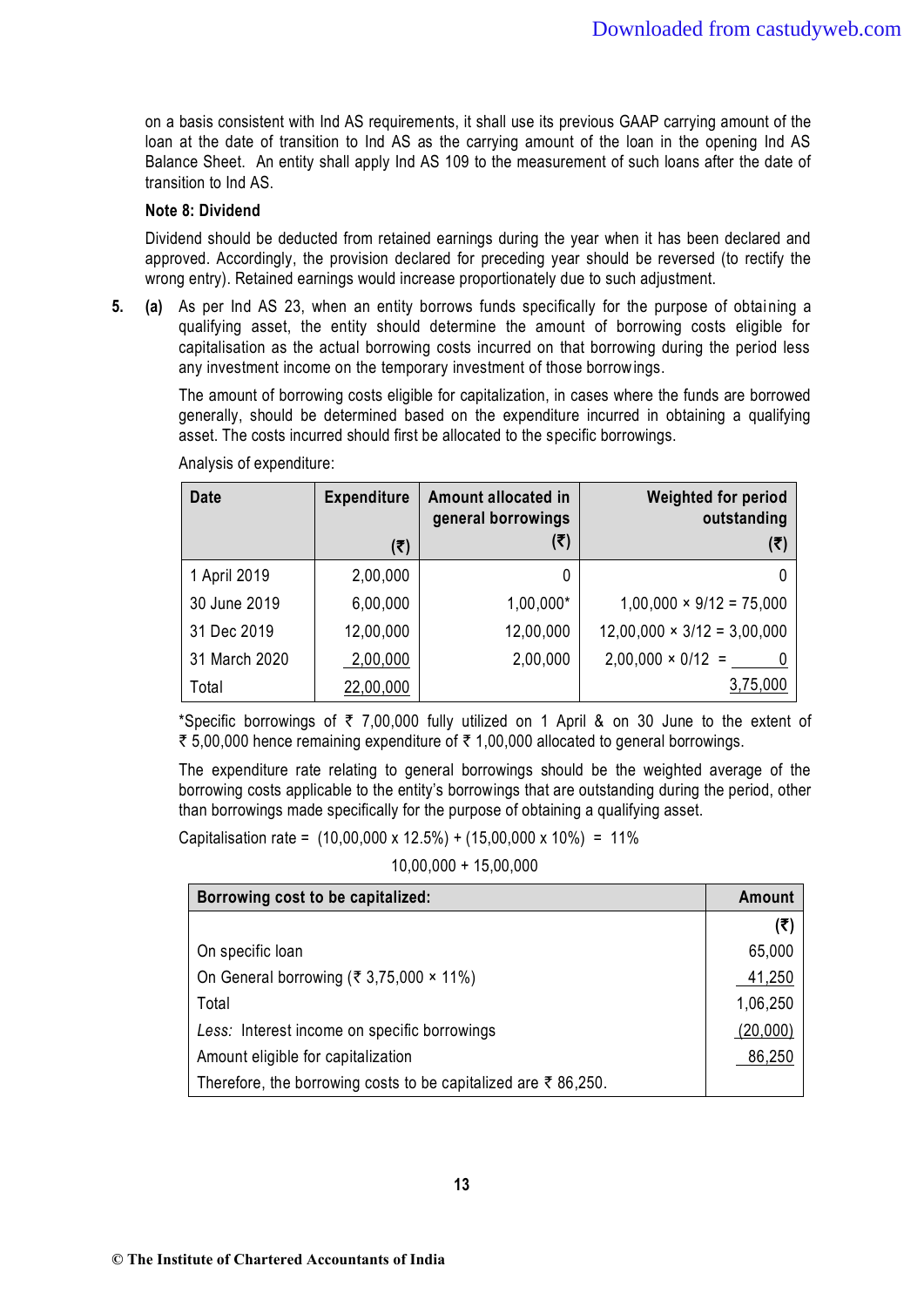#### **(b) Following adjustments /rectifications are required to be done**

- 1. Reserve for foreseeable loss for  $\bar{\tau}$  400 lakh, due within 6 months, should be a part of provisions. Hence, it needs to be regrouped. If it was also part of previous year's comparatives, a note should be added in the notes to account on the regrouping done this year.
- 2. Interest accrued and due of  $\bar{\tau}$  700 lakh on term loan will be a part of current liabilities. Thus, it should be shown under the heading "Other Current Liabilities".
- 3. As per Ind AS 2, inventories are measured at the lower of cost and net realisable value. The amount of any write down of inventories to net realisable value is recognised as an expense in the period the write-down occurs. Hence, the inventories should be valued at ₹ 1,200 lakh and write down of ₹ 300 lakh (₹ 1,500 lakh – ₹ 1,200 lakh) will be added to the operating cost of the entity.
- 4. In the absence of the declaration date of dividend in the question, it is presumed that the dividend is declared after the reporting date. Hence, no adjustment for the same is made in the financial year 2019-2020. However, a note will be given separately in this regard (not forming part of item of financial statements).
- 5. Accrued income will be shown in the Statement of Profit and Loss as 'Other Income' and as 'Other Current Asset' in the Balance Sheet.
- 6. Since the deferred tax liabilities and deferred tax assets relate to taxes on income levied by the same governing taxation laws, these shall be set off, in accordance with Ind AS 12. The net DTA of  $\bar{\tau}$  300 lakh will be shown in the balance sheet.
- 7. As per Division II of Schedule III to the Companies Act, 2013, the Statement of Profit and Loss should present the Earnings per Equity Share.
- 8. The presentation of the notes to 'Trade Receivables' will be modified as per the requirements of Division II of Schedule III.

### **Balance Sheet of Abraham Ltd.**

#### **For the year ended 31 March 2020**

|                                           | Note No.       | $($ ₹ in lakh) |
|-------------------------------------------|----------------|----------------|
| <b>ASSETS</b>                             |                |                |
| Non-current assets                        |                |                |
| Property, plant and equipment             |                | 5,000          |
| Deferred tax assets                       | 1              | 300            |
| <b>Current assets</b>                     |                |                |
| Inventories                               |                | 1,200          |
| <b>Financial assets</b>                   |                |                |
| Trade receivables                         | $\overline{2}$ | 1,100          |
| Cash and cash equivalents                 |                | 2,000          |
| Others financial asset (accrued interest) |                | 300            |
| <b>TOTAL</b>                              |                | 9,900          |
| <b>EQUITY AND LIABILITIES</b>             |                |                |
| Equity                                    |                |                |
| Equity share capital                      | 3              | 1,000          |
| Other equity                              |                | 2,000          |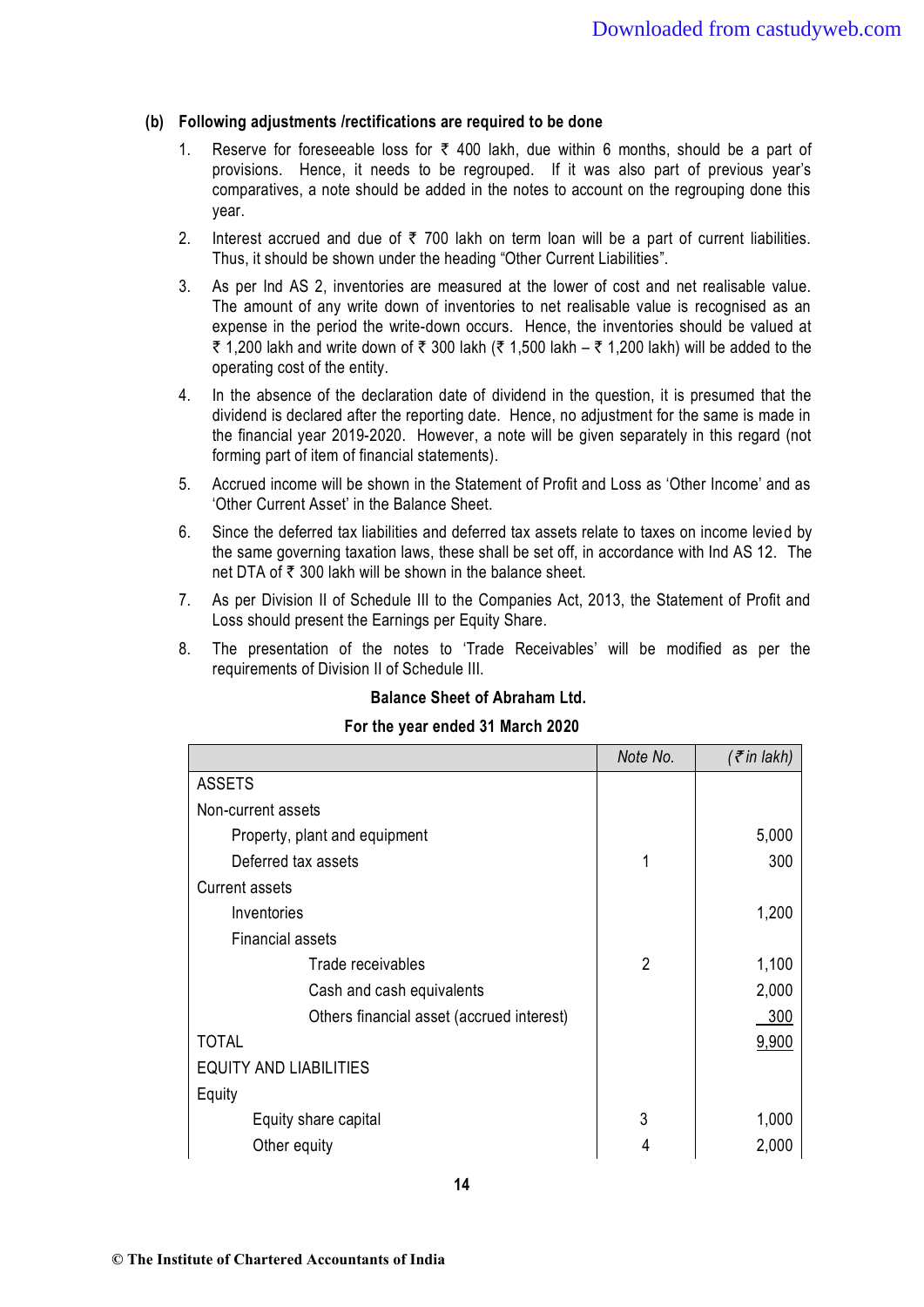| Non-current liabilities             |   |       |
|-------------------------------------|---|-------|
| <b>Financial liabilities</b>        |   |       |
| Long-term borrowings                | 5 | 5,000 |
| <b>Current liabilities</b>          |   |       |
| <b>Financial liabilities</b>        |   |       |
| Trade payables                      |   | 300   |
| <b>Others</b>                       | 6 | 710   |
| Short-term provisions $(300 + 400)$ | 7 | 700   |
| Other current liabilities           | 8 | 190   |
| TOTAL                               |   | 9,900 |

### **Statement of Profit and Loss of Abraham Ltd.**

|                                                           | Note No. | $($ ₹ in lakh) |
|-----------------------------------------------------------|----------|----------------|
| Revenue from operations                                   |          | 6,000          |
| Other income                                              |          | 300            |
| Total income                                              |          | 6,300          |
| <b>Expenses</b>                                           |          |                |
| Operating costs                                           | 9        | 3,199          |
| Change in inventories cost                                |          | 300            |
| Employee benefits expense                                 |          | 1,200          |
| Depreciation                                              |          | 450            |
| Total expenses                                            |          | 5,149          |
| Profit before tax                                         |          | 1,151          |
| Tax expense                                               |          | (201)          |
| Profit for the period                                     |          | 950            |
|                                                           |          |                |
| Earnings per equity share                                 |          |                |
| <b>Basic</b>                                              |          | 9.5            |
| <b>Diluted</b>                                            |          | 9.5            |
| Number of equity shares (face value of $\bar{z}$ 10 each) |          | 100 lakh       |

### **For the year ended 31st March, 2020**

### **Statement of Changes in Equity of Abraham Ltd.**

### **For the year ended 31 March 2020**

### **3.** Equity Share Capital *(₹in lakh)*  $(7 \text{ in } 1)$

#### Balance at the beginning of the reporting period Changes in Equity share capital during the year Balance at the end of the reporting period 1,000 0 1,000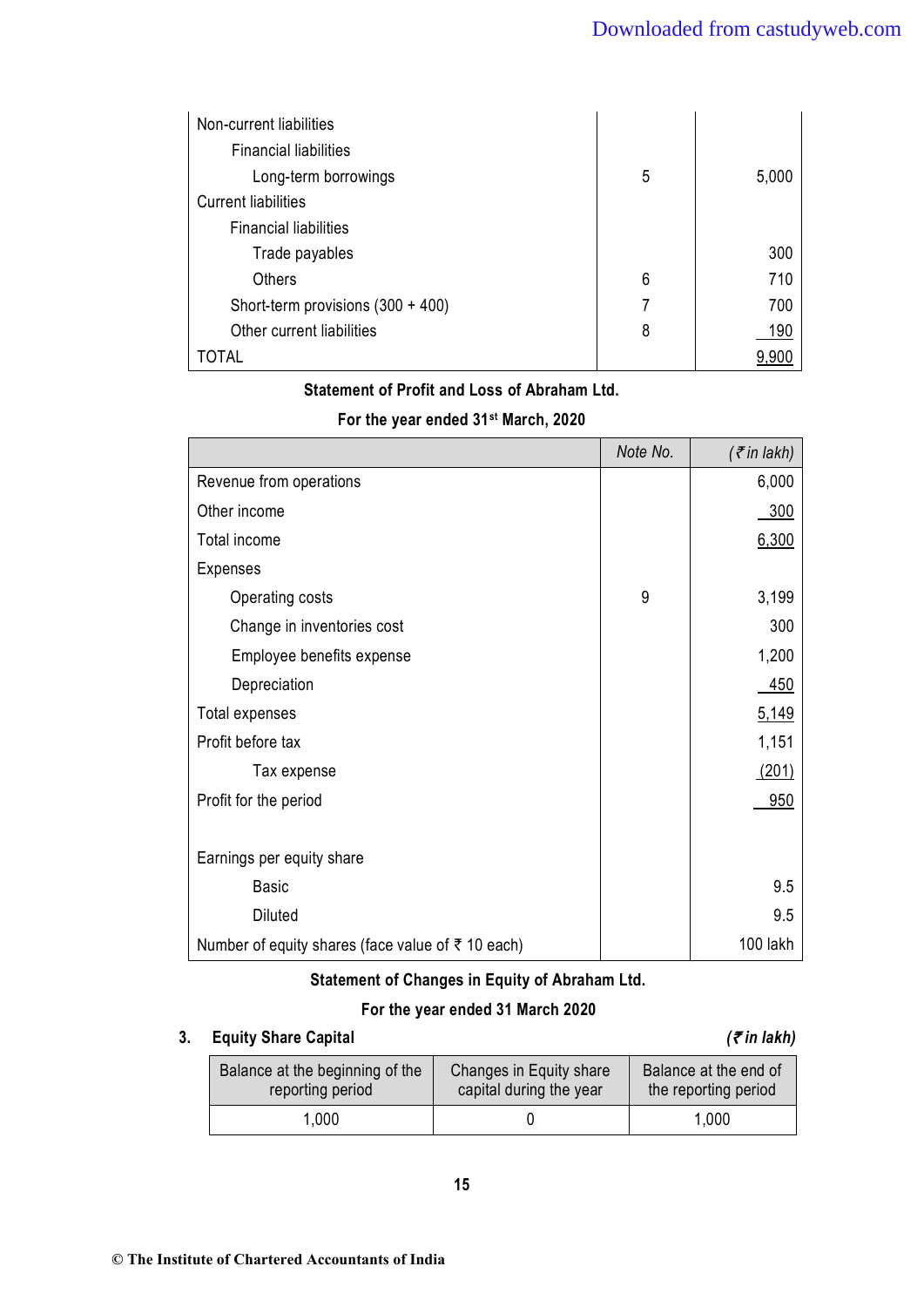### **4.** Other Equity *(₹ in lakh)*

| <b>Particulars</b>                      | Reserves & Surplus |                                     | Total |
|-----------------------------------------|--------------------|-------------------------------------|-------|
|                                         |                    | Capital reserve   Retained Earnings |       |
| Balance at the beginning of the year    | $500*$             | 550                                 | 1,050 |
| Total comprehensive income for the year |                    | 950                                 | 950   |
| Balance at the end of the year          | 500                | 1,500                               | 2,000 |

**\*Note:** Capital reserve given in the Note 1 of the question is assumed to be brought forward from the previous year. However, alternatively, if it may be assumed as created during the year.

#### **1. Deferred Tax** *(*` *in lakh)*

| Deferred Tax Asset     | 700        |
|------------------------|------------|
| Deferred Tax Liability | 400        |
|                        | <u>300</u> |

### **2. Trade Receivables** *(*` *in lakh)*

| Trade receivables considered good                                |                   | 1.065 |
|------------------------------------------------------------------|-------------------|-------|
| Trade receivables which have significant increase in credit risk | 40                |       |
| Less: Provision for doubtful debts                               | $\left( 5\right)$ | 35    |
| Total                                                            |                   |       |
|                                                                  |                   |       |

#### **5. Long Term Borrowings** *(*` *in lakh)*

| Term Loan from Bank (5,700 - 700) | 5,000 |
|-----------------------------------|-------|
| Total                             | 5.000 |

#### **6. Other Financial Liabilities** *(*` *in lakh)*

| Unclaimed dividends   |            |
|-----------------------|------------|
| Interest on term loan | <u>700</u> |
| Total                 | 71 N       |

#### **7. Short-term provisions** *(*` *in lakh)*

| Provisions                                  | 300        |
|---------------------------------------------|------------|
| Foreseeable loss against a service contract | <u>400</u> |
| Total                                       | <u>700</u> |

#### **8. Other Current Liabilities** *(*` *in lakh)*

| <b>Billing in Advance</b> | 150         |
|---------------------------|-------------|
| Other                     | <u>40</u>   |
| Total                     | <u> 190</u> |

### **9. Dividends not recognised at the end of the reporting period**

At year end, the directors have recommended the payment of dividend of 10% ie ₹ 1 per equity share. This proposed dividend is subject to the approval of shareholders in the ensuing annual general meeting.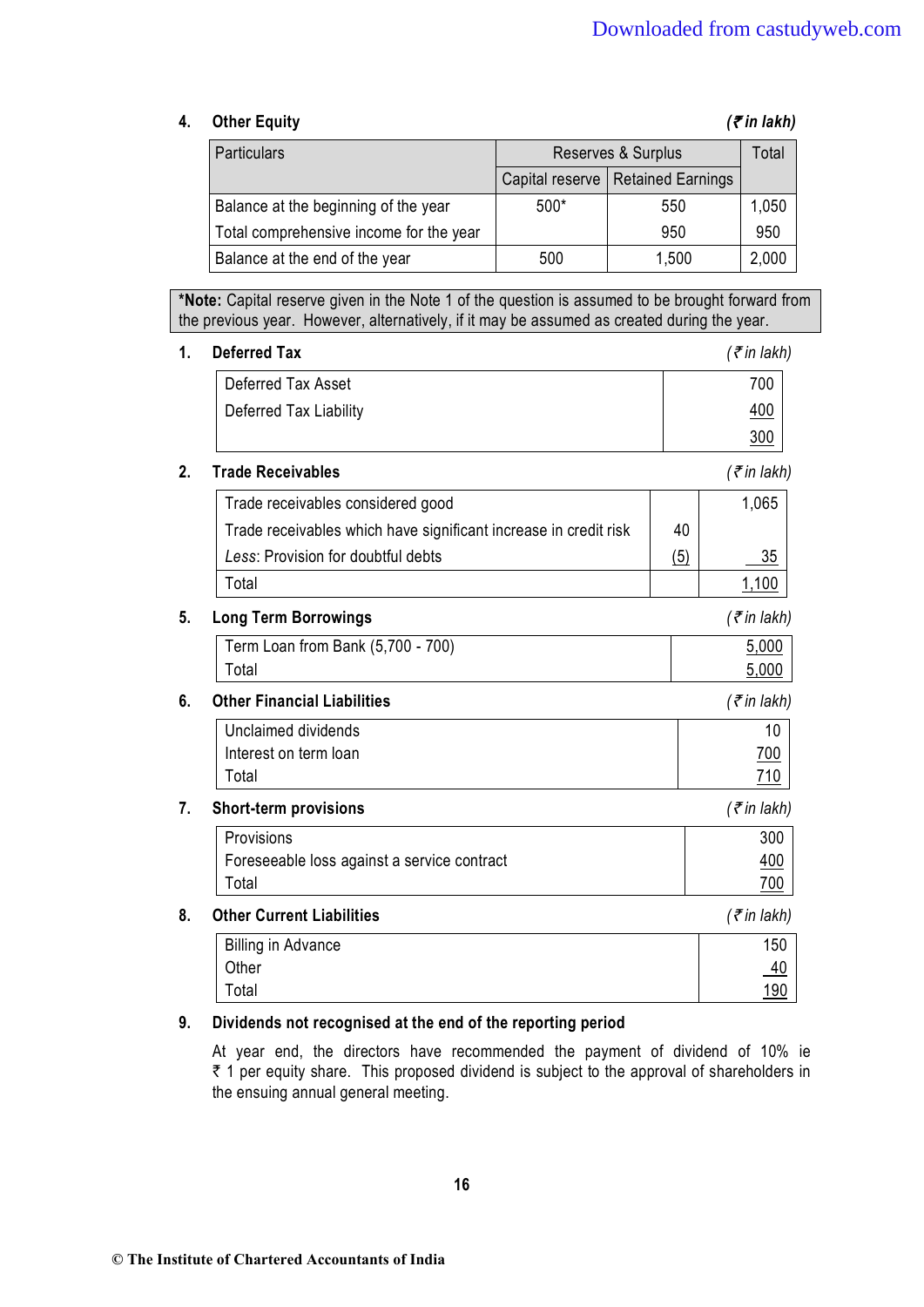- **6. (a)** (i) The land and government grant should be recognized by A Ltd. at fair value of ` 12,00,000 and this government grant should be presented in the books as deferred income. Alternatively, if the company is following the policy of recognising non-monetary grants at nominal value, the company will not recognise any government grant. Land will be shown in the financial statements at  $\bar{\tau}$  1)
	- (ii) As per para 10A of Ind AS 20 'Accounting for Government Grants and Disclosure of Government Assistance', loan at concessional rates of interest is to be measured at fair value and recognised as per Ind AS 109. Value of concession is the difference between the initial carrying value of the loan determined in accordance with Ind AS 109, and the proceeds received. The benefit is accounted for as Government grant.
	- (iii)  $\bar{\tau}$  25 lakh has been received by D Ltd. for immediate start-up of business. Since this grant is given to provide immediate financial support to an entity, it should be recognised in the Statement of Profit and Loss immediately with disclosure to ensure that its effect is clearly understood, as per para 21 of Ind AS 20.
	- (iv)  $\overline{\tau}$  10 lakh should be recognized by S Ltd. as deferred income and will be transferred to profit and loss over the useful life of the asset. In this case,  $\bar{\tau}$  1,00,000 [ $\bar{\tau}$  10 lakh/10 years] should be credited to profit and loss each year over period of 10 years. Alternatively, if the company is following the policy of recognising non-monetary grants at nominal value, the company will not recognise any government grant. The machinery will be recognised at ₹ 70 lakh (₹ 80 lakh - ₹ 10 lakh). Reduced depreciation will be charged to the Statement of Profit or Loss.
	- (v) As per para 12 of Ind AS 20, the entire grant of  $\bar{\tau}$  25 lakh should be recognized immediately as deferred income and charged to profit and loss over a period of two years based on the related costs for which the grants are intended to compensate provided that there is reasonable assurance that U Ltd. will comply with the conditions attached to the grant.
	- **(b)** (a) Points earned on  $\bar{\tau}$  10,00,000 @ 10 points on every  $\bar{\tau}$  500 = [(10,00,000 / 500) x 10] = 20,000 points.

| Revenue recognized for sale of $\sqrt{3}$ 79,90,099<br>  goods |        | $[10,00,000 \times (10,00,000/10,10,000)]$ |
|----------------------------------------------------------------|--------|--------------------------------------------|
| Revenue for points deferred                                    | ₹9,901 | [10,00,000x(10,000/10,10,000)]             |

Value of points = 20,000 points  $x \bar{x}$  0.5 each point =  $\bar{x}$  10,000

#### **Journal Entry**

| Bank A/c                                      | 10,00,000 |          |
|-----------------------------------------------|-----------|----------|
| To Sales A/c                                  |           | 9,90,099 |
| To Liability under Customer Loyalty programme |           | 9,901    |

**(b)** Points earned on  $\bar{\tau}$  50,00,00,000 @ 10 points on every  $\bar{\tau}$  500 = [(50,00,00,000/500) x 10] = 1,00,00,000 points.

Value of points = 1,00,00,000 points  $x \bar{x}$  0.5 each point =  $\bar{x}$  50,00,000

Revenue recognized for sale of goods =  $\bar{\tau}$  49,50,49,505 [50,00,00,000 x (50,00,00,000/ 50,50,00,000)]

Revenue for points =  $\overline{x}$  49,50,495 [50,00,00,000 x (50,00,000/ 50,50,00,000)]

**Journal Entry in the year 2019** 

|          |     | ×              |  |
|----------|-----|----------------|--|
| Bank A/c | Dr. | 1,50,00,00,000 |  |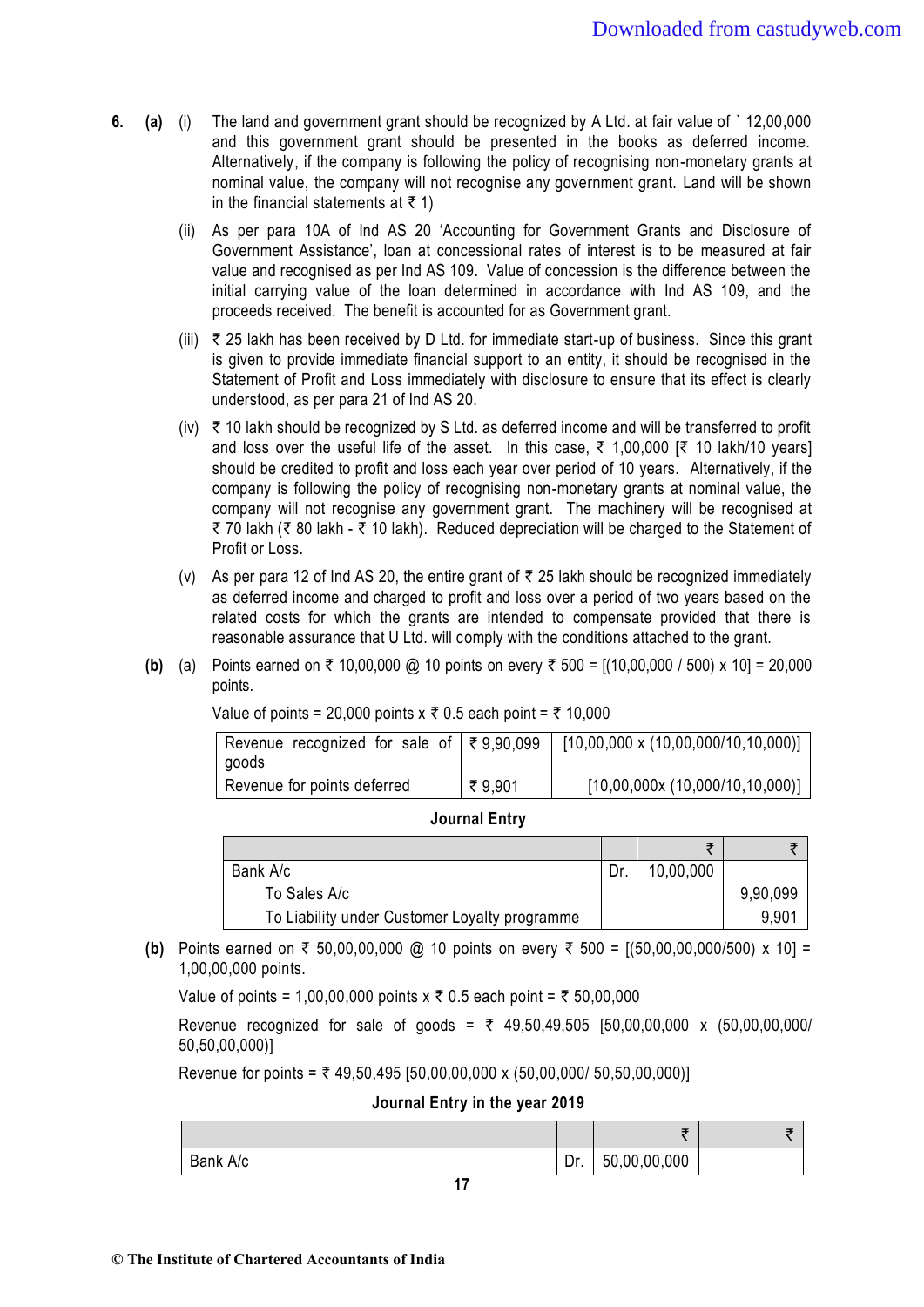| To Sales A/c                                    |     |           | 49,50,49,505 |
|-------------------------------------------------|-----|-----------|--------------|
| To Liability under Customer Loyalty programme   |     |           | 49,50,495    |
| (On sale of Goods)                              |     |           |              |
| Liability under Customer Loyalty programme      | Dr. | 42,11,002 |              |
| To Sales A/c                                    |     |           | 42,11,002    |
| (On redemption of (100 lakhs -18 lakhs) points) |     |           |              |

### **Revenue for points to be recognized**

Undiscounted points estimated to be recognized next year 18,00,000 x 80% = 14,40,000 points Total points to be redeemed within 2 years =  $[(1,00,00,000-18,00,000) + 14,40,000]$ 

$$
= 96,40,000
$$

Revenue to be recognised with respect to discounted point  $=$  49,50,495 x  $(82,00,000/96,40,000) = 42,11,002$ 

- **(c)** Revenue to be deferred with respect to undiscounted point in 2019-2020 = 49,50,495  $42,11,002 = 7,39,493$
- **(d)** In 2020-2021, KK Ltd. would recognize revenue for discounting of 60% of outstanding points as follows:

Outstanding points = 18,00,000 x 60% = 10,80,000 points

Total points discounted till date = 82,00,000 + 10,80,000 = 92,80,000 points

Revenue to be recognized in the year 2020-2021 =  $[49,50,495 \times (92,80,000 / 96,40,000)]$  - $42,11,002$ ] = ₹ 5,54,620.

| Liability under Customer Loyalty Programme  | Dr. | ₹ 5,54,620 |            |
|---------------------------------------------|-----|------------|------------|
| To Sales A/c                                |     |            | ₹ 5,54,620 |
| (On redemption of further 10,80,000 points) |     |            |            |

The Liability under Customer Loyalty programme at the end of the year 2020-2021 will be ₹ 7,39,493 – ₹ 5,54,620 = ₹ 1,84,873.

**(e)** In the year 2021-2022, the merchant will recognize the balance revenue of  $\bar{\tau}$  1,84,873 irrespective of the points redeemed as this is the last year for redeeming the points. Journal entry will be as follows:

| Liability under Customer Loyalty programme | ₹ 1,84,873 |            |
|--------------------------------------------|------------|------------|
| To Sales A/c                               |            | ₹ 1,84,873 |
| (On redemption of balance points)          |            |            |

#### **(c) Allocation of proceeds of the bond issue:**

| Liability component (W.N.1) | ₹ 18,47,720 |
|-----------------------------|-------------|
| Equity component            | ₹ 1,52,280  |
|                             | ₹ 2,000,000 |

 The liability and equity components would be determined in accordance with Ind AS 32. These amounts are recognised as the initial carrying amounts of the liability and equity components. The amount assigned to the issuer conversion option equity element is an addition to equity and is not adjusted.